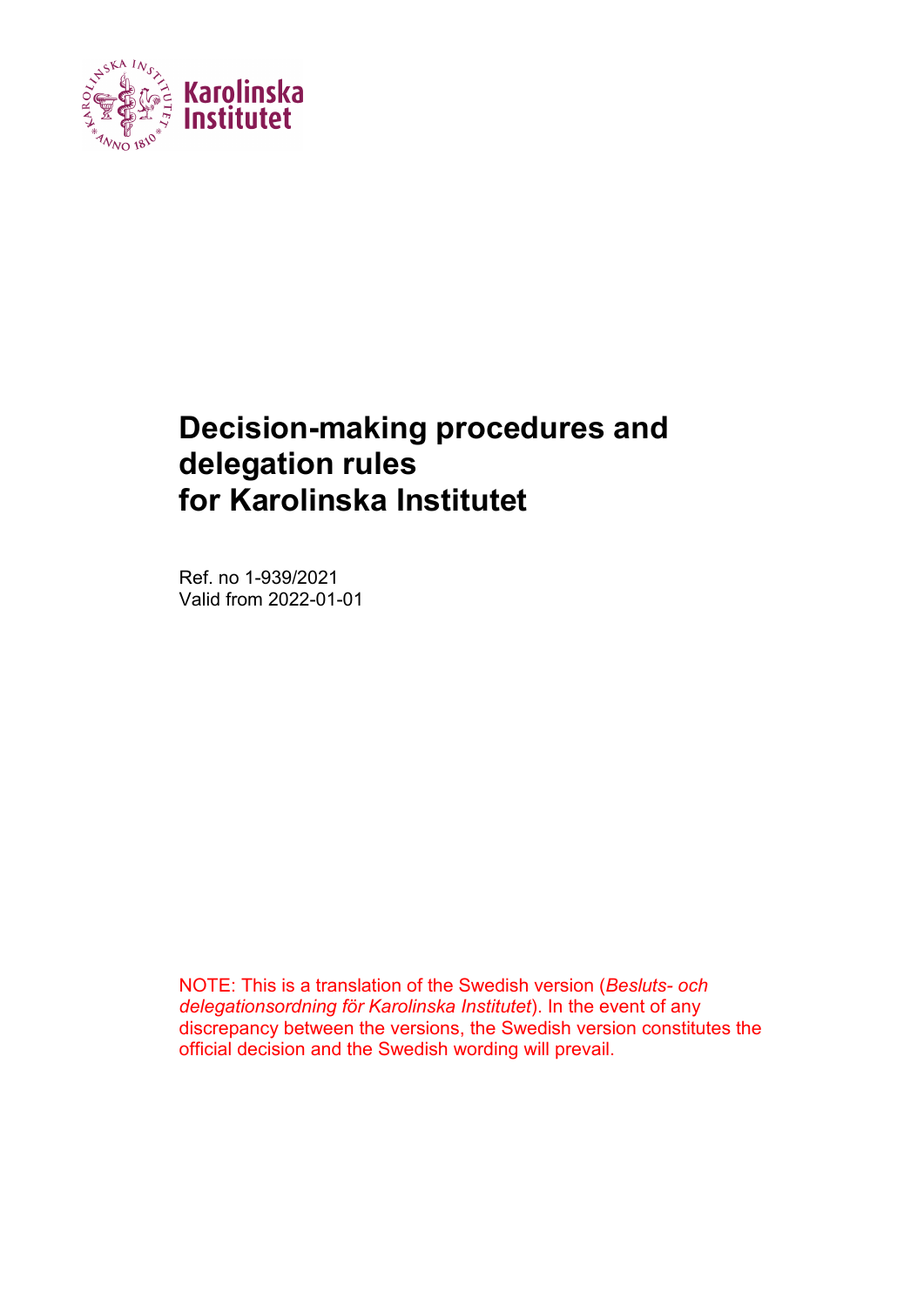# Decision-making procedures and delegation<br>rules for Karolinska Institutet

## <span id="page-1-0"></span>Contents

| 2.7.3 Council for the Examination of Departures from Good Research Practice  17 |  |
|---------------------------------------------------------------------------------|--|
|                                                                                 |  |
|                                                                                 |  |
|                                                                                 |  |
|                                                                                 |  |
|                                                                                 |  |
|                                                                                 |  |
|                                                                                 |  |
|                                                                                 |  |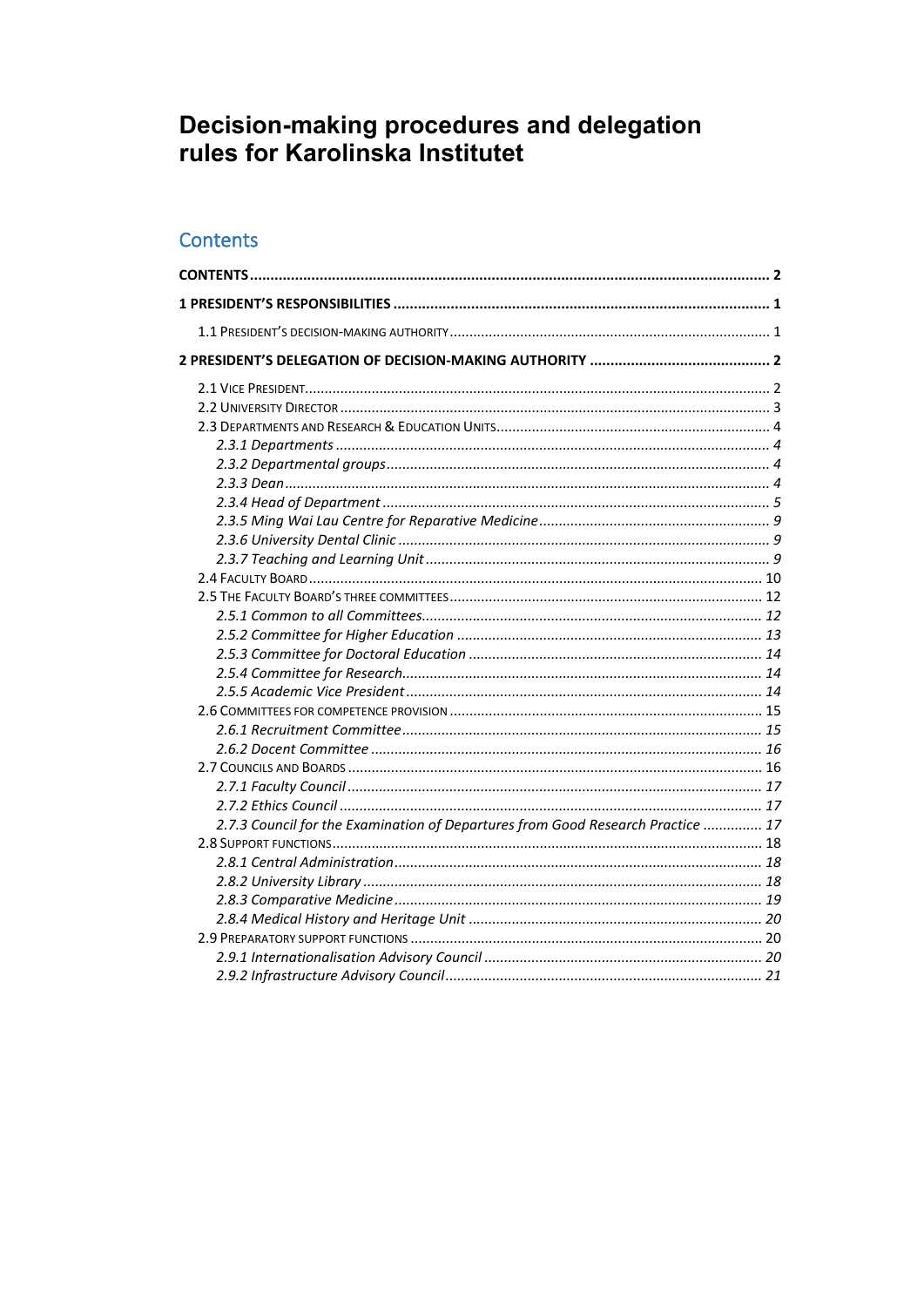#### **Document No:** 1-939/2021 **Document No of previous version:**  1-207/2020 **Decided:** 2021-12-14 **Effective from** 2022-01-01 **Decided by:** President **Document type:** Rules **Administrative division/unit:**  Strategic Management Office (STL) **Prepared in consultation with:**  KI's operational units

#### **Revision with respect to:**

Changed terms of office for special assignments, certain support functions are removed, the composition of the recruitment committee and the docent committee and certain clarifications, e.g. regarding the academic vice president's deputy, the faculty council, the recruitment committee's assignment, the university library. In addition, linguistic and editorial changes without changes in substance. English version completed: 2022-03-08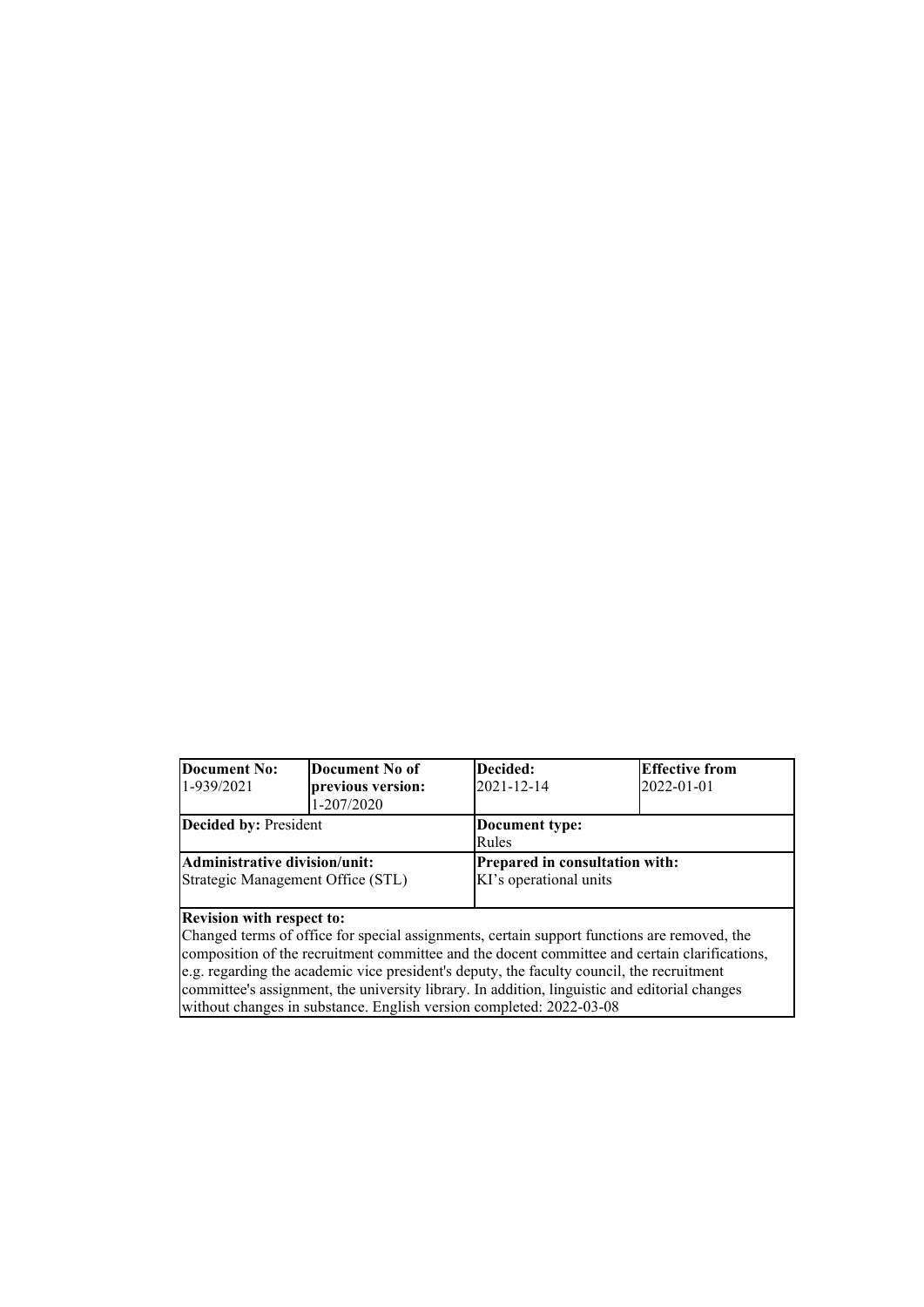With the support of ch. Section 5 of the Higher Education Act (1992: 1434) prescribes the following:

## <span id="page-3-0"></span>**1 President's responsibilities**

The president is Karolinska Institutet's director-general, appointed by the government, with responsibility for the management of the university directly under the University Board ("konsistoriet"). Chapter 2 Section 2 of the Higher Education Ordinance (HF) indicates issues over which the Board of Karolinska Institutet (KI) shall decide. Certain clarifications appear in the Board's decisionmaking and procedural rules. Other matters are determined by the president in the presence of the university director or appointed deputy unless otherwise prescribed by law/ordinance or decided by the Board. The president may delegate his/her duties unless specifically prescribed otherwise (Ch. 2 Section 13 HF). In accordance with the organisational plan decided by the University Board, the university management shall comprise a president, vice president and university director.

## <span id="page-3-1"></span>**1.1 President's decision-making authority**

Decisions on matters that are neither the responsibility of the University Board nor delegated by the president to the Faculty Board, committees, deans, heads of department or other officials are made by the president in the presence of the university director. The president has decision-making authority over the following areas:

Research and education

- Assignments to the Faculty Board, committees, deans, academic vice presidents, deputy committee chairpersons and other university-wide functions
- Withdrawing of the right to supervision and other resources in doctoral education

**Organisation** 

 Departmental divisions, departmental names, and the composition of the departmental groups

Staff

- Employment of professors, adjunct professors and visiting professors
- Position of dean, academic vice president, deputy committee chairperson and head of department

Finance

- Budget framework for the Faculty Board within the parameters set by the University Board
- Funds for the president's disposal for special investments

Premises

Leasing of premises with an annual rent exceeding SEK 5,000,000

General administration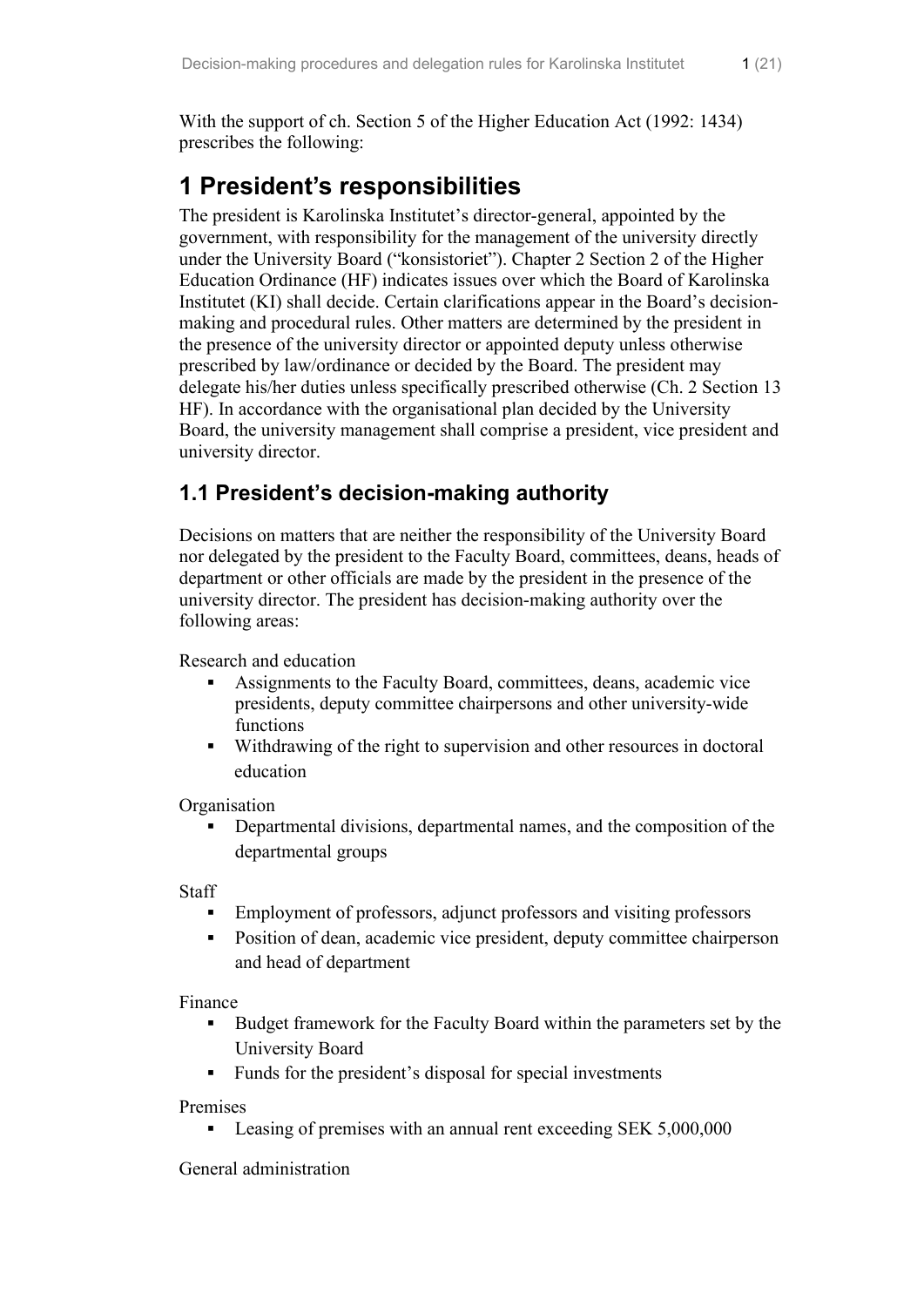- University-wide guidelines and rules that are not delegated to others
- Referral of cases to the Swedish National Disciplinary Offences Board, KI's Staff Disciplinary Board and KI's Student Disciplinary Board
- Student union status

Collaboration under the ALF agreement

- **Representation in the collaboration organisation as per the national ALF** agreement
- Representation in the management organisation as per the regional ALF agreement

Collaboration with other organisations

 General agreements with universities, businesses or other organisations, or agreements that are of particular strategic significance to KI

The president decides on all other issues that are not to be decided by another body or official, be it by statutory requirement or delegation.

## <span id="page-4-0"></span>**2 President's delegation of decision-making authority**

The delegatee has supervisory responsibility within his/her delegation and the obligation to act and report whenever the assigned task is not handled in accordance with the delegation or the prevailing rules. The delegation means that the delegatee shall ensure proper internal governance and control within the delegated area of responsibility.

Decisions concerning the delegation of authority to an individual official shall be made in writing.

In the event of absence, a structure or plan should be in place for deputising temporary replacements responsible for all assignments and delegated tasks.

As a rule, delegated authority reverts to the delegator in the event that the temporary replacement is not in service or otherwise prevented from accepting it (*e.g.* if there is a conflict of interest).

The president can revoke a delegation.

## <span id="page-4-1"></span>**2.1 Vice President**

Chapter 2 Section 10 of the Higher Education Ordinance provides that a vicechancellor (president) shall have a deputy who serves in his/her stead when he or she is not on duty and otherwise substitutes for the vice-chancellor (president) to the extent he or she determines. At Karolinska Institutet, this deputy is the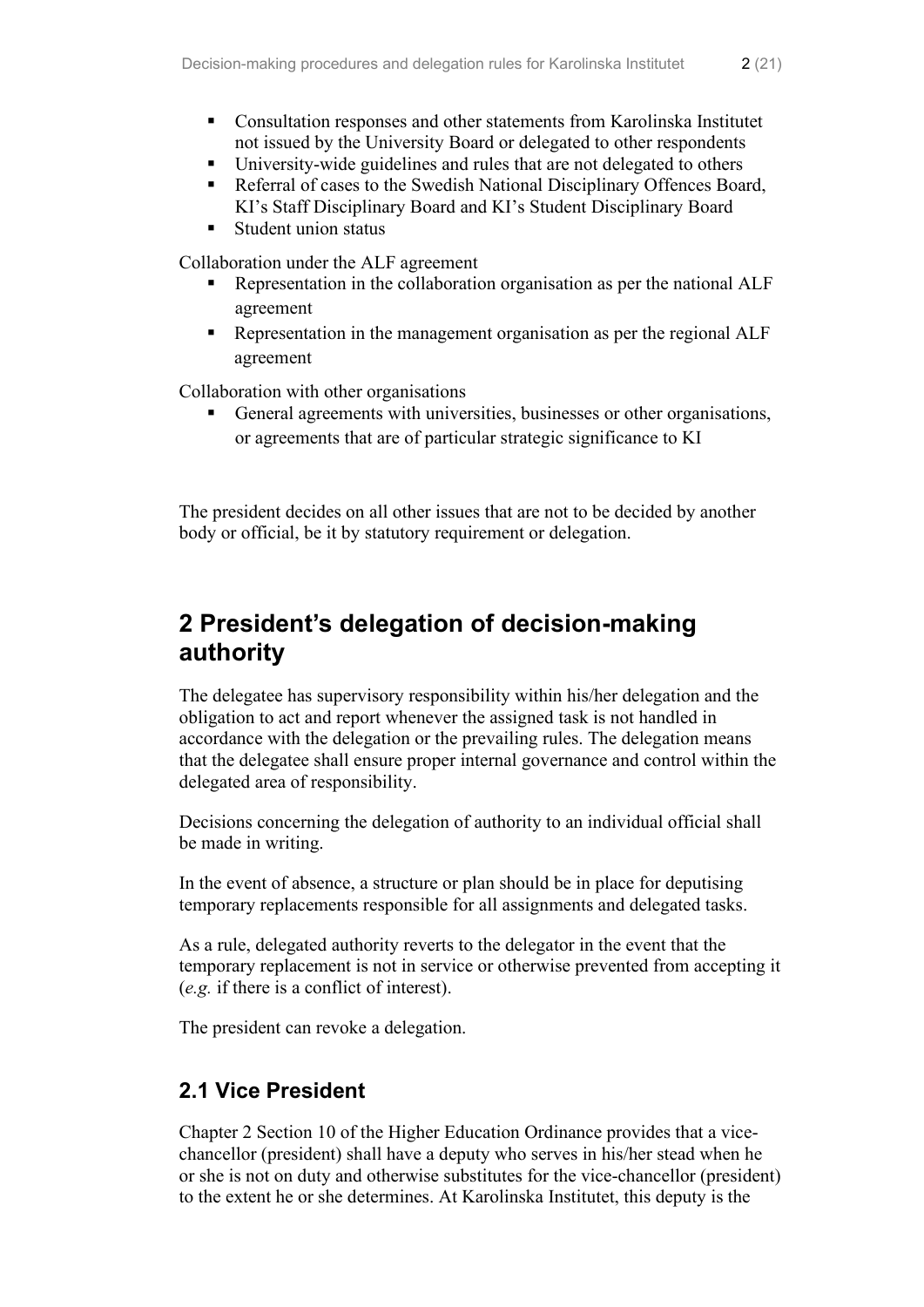The vice president can be assigned delegated responsibility for many universitywide duties.

The vice president is appointed by the University Board.

If both the president and vice president are away on official mission or otherwise unavailable, an official with professorial competence shall be appointed by the president as pro tem president. He or she may only take decisions of an urgent nature.

## <span id="page-5-0"></span>**2.2 University Director**

The university director is appointed by the president and is head of the Central Administration.

The university director is part of the university management and has overall responsibility, under the president, for KI's professional support services, which entails the right to take university-wide decisions.

The university director is entitled to:

- 1. sign for Karolinska Institutet,
- 2. decide on matters concerning the issuing of documents in the public domain,
- 3. decide on regulations, guidelines and instructions on the administration of KI,
- 4. decide on matters of admission to first and second-cycle education programmes,
- 5. sign agreements on executive and professional education,
- 6. decide, after consultation with the dean, head of department and administrative manager, on a department's professional support services in the interests of the overarching operational support's efficiency and quality,
- 7. authorise deans and heads of department to handle irregularities concerning university-wide steering documents,
- 8. issue degree certificates at all educational levels.

The Central Administration shall provide professional and expert support services to KI's management organisation, core activities and other universitywide functions.

The university director provides preparatory and decision-making bodies with administrative and expert support.

The university director has, within the Central Administration, the responsibility and general authority of a head of department, but is not subject to the same general restrictions.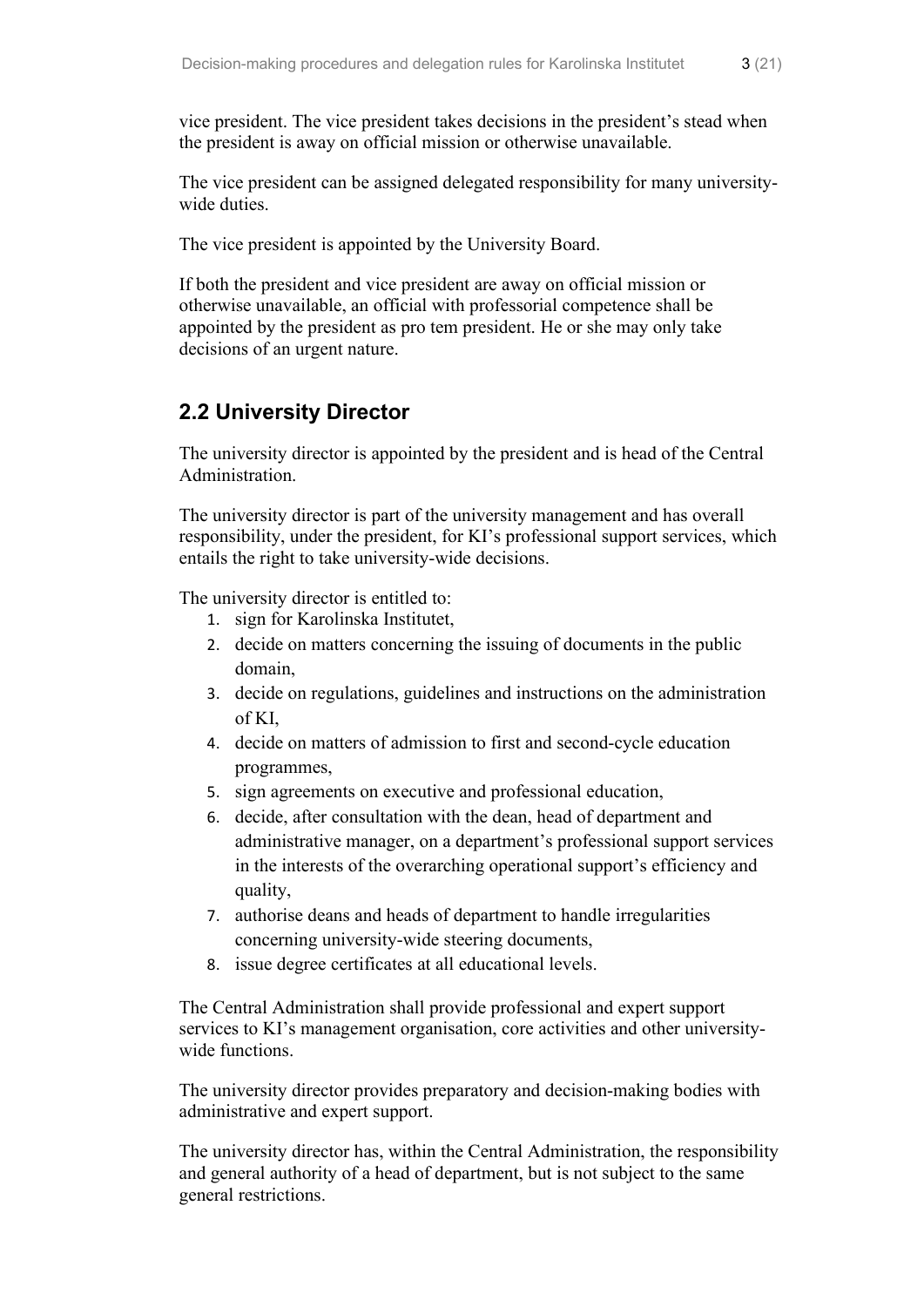The university director may delegate his/her decision-making authority to another Central Administration officer.

## <span id="page-6-0"></span>**2.3 Departments and Research & Education Units**

#### <span id="page-6-1"></span>**2.3.1 Departments**

*In accordance with the organisational plan approved by the University Board:*

- 1. KI's core activities education and research are conducted at the departments unless decided otherwise.
- 2. Each department is led by a head of department.

Each department is to have an administrative manager to support the head of department in his/her departmental responsibilities.

*According to the steering document "Delegating roles and tasks in a department or the equivalent" there are several delegated functions at the departmental level.*

#### <span id="page-6-2"></span>**2.3.2 Departmental groups**

*In accordance with the organisational plan approved by the University Board:*

- 1. KI has an organisational level at which the departments are divided into three groups.
- 2. The president decides which departments belong to which departmental group.
- 3. The head of each departmental group is called a dean.

#### <span id="page-6-3"></span>**2.3.3 Dean**

*In accordance with the organisational plan approved by the University Board:*

- 1. Deans are appointed by the president.
- 2. Deans are members of the Faculty Board

Deans report to the president.

*Duties delegated by the president:*

Deans:

- 1. are the managers of the heads of department comprising their departmental group and therefore have responsibility for their work environment,
- 2. coordinate the recruitment of department heads within their departmental group and submit proposed nominees for the position to the president,
- 3. coordinate initiatives within their departmental group, and if necessary among the departmental groups, regarding the strategic recruitment of teachers and researchers,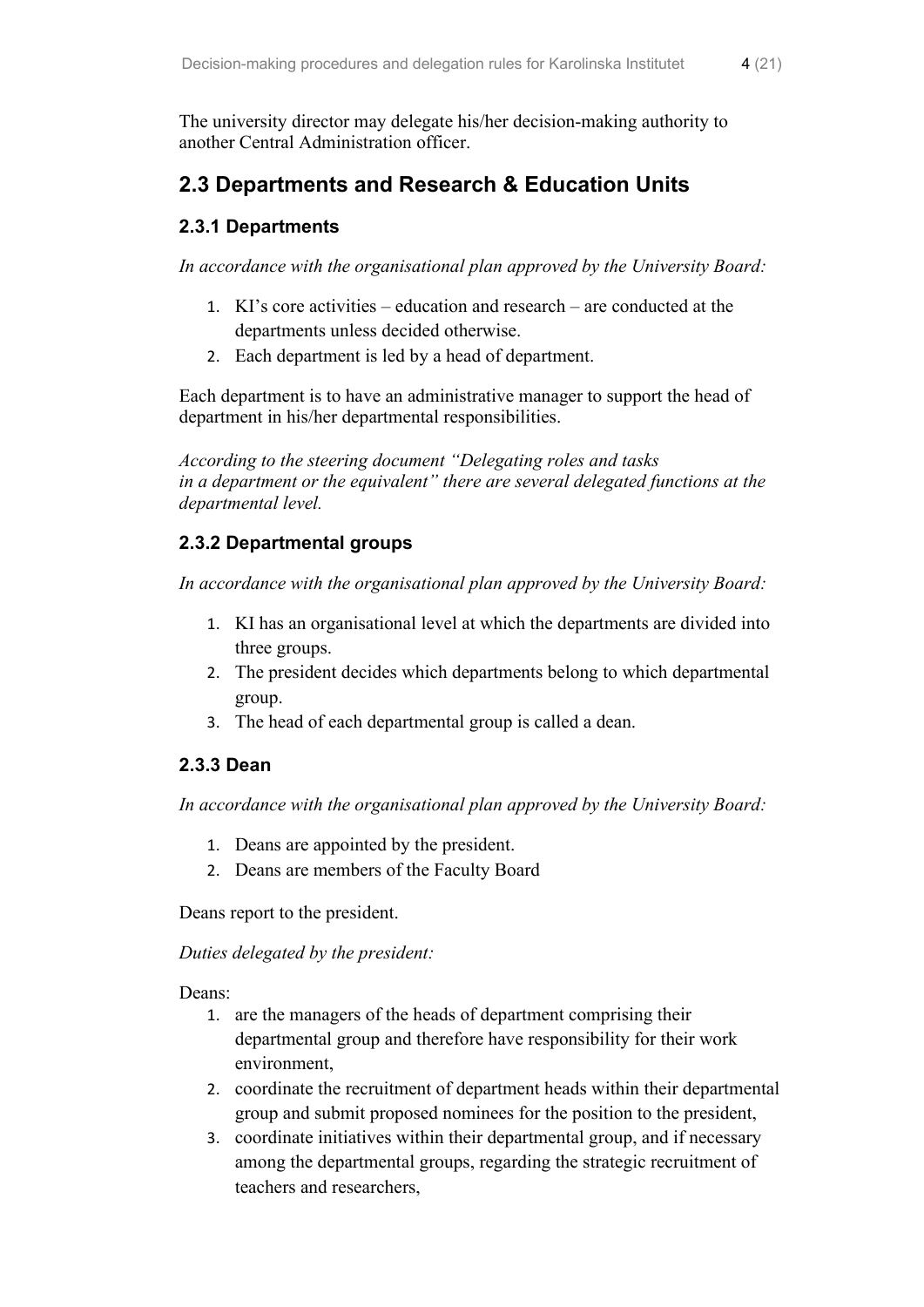- 4. support the heads of department in the implementation of Faculty Board decisions and other university-wide decisions,
- 5. have responsibility for the coordination and effectiveness of activities within their departmental group in consultation with the relevant heads of department and the university director regarding matters that fall within the university director's area of responsibility,
- 6. support and coordinate the departments' collaborations with the healthcare sector (*e.g.* Region Stockholm), industry, international actors and other public authorities.

The president may appoint one of the heads of department to act as a dean's deputy; the designated head of department may not be a member of the Faculty Board.

#### <span id="page-7-0"></span>**2.3.4 Head of Department**

A head of department is appointed by the president at the proposal of the dean of the relevant departmental group and following the prescribed recruitment process.

The heads of department of a particular departmental group report to the corresponding dean.

#### *Duties delegated by the president*

Heads of departments:

- 1. have responsibility for and oversee all departmental activities. Decisionmaking at the department shall comply with the prevailing rules,
- 2. decide on all departmental matters within the framework of the financial resources at the department's disposal,
- 3. corresponds to the positionof director of scientific department as defined in the Medical Products Act and associated ordinances and regulations,
- 4. have responsibility for ensuring that all required permits are in place for the research conducted at their department,
- 5. are required to cooperate with other department heads, both within their own departmental groups and with all other KI department heads,
- 6. have the right, within the delegation of authority, to sign for Karolinska Institutet on behalf of the department in question,
- 7. shall decide on their department's procedural rules (including an organisation plan) as well as decision-making and delegation rules, in accordance with the stipulated template,
- 8. have responsibility for their department's work environment activities, which entails promoting a sound work environment and preventing occupational and operational risk,
- 9. have responsibility for their department's environmental and sustainability development as required by the Environmental Code,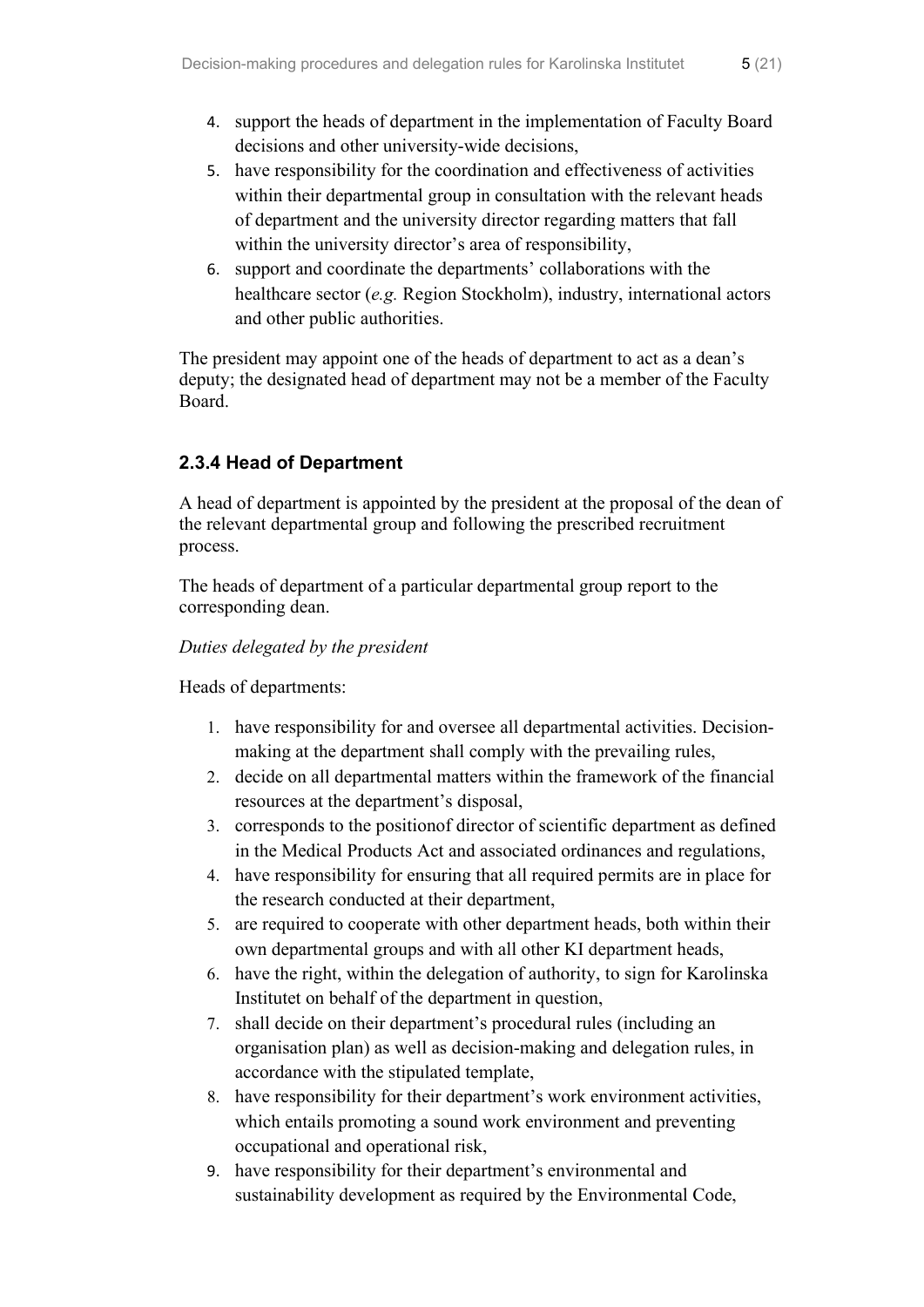- 10. take decisions within their department's first and second-cycle educational assignment in accordance with the rules and instructions issued by the Faculty Board and the Committee for Higher Education,
- 11. Heads of department, in accordance with rules and instructions issued by the Faculty Board and the Committee for Doctoral Education, make decisions regarding:
	- a. the establishment of doctoral education positions
	- b. admissions to doctoral education
	- c. the appointment of doctoral supervisors
	- d. the establishment of individual study plans
	- e. accreditations (credit transfers)
	- f. the appointment of doctoral course examiners
- 12. decide on departmental affiliation,
- 13. have responsibility for their department's quality work,
- 14. have responsibility for internal management and control within their department,
- 15. decide on secondary occupations. Decision-making authority may only be delegated to the administrative manager,
- 16. have responsibility for data security within their department.

The decisions referred to above in points 11 a-c may not be delegated to others. Heads of department may beyond this delegate their decision-making authority, unless specified otherwise.

Further information about a head of department's duties, delegation possibilities and follow-up responsibility can be found in the steering document *"Delegating roles and tasks in a department or the equivalent".*

#### **2.3.4.1 Limitations in delegation to heads of department**

Heads of department may not make decisions in the following matters; such decisions are made instead by the president or his/her delegatee:

The president decides on:

1. the employment of professors, visiting professors and adjunct professors

The university director decides on:

- 2. the receipt or utilisation of funds for investments in buildings,
- 3. the initiation of loans,
- 4. financial deposits other than into Karolinska Institutet's accounts associated with the Swedish National Debt Office (Riksgäldskontoret),
- 5. the sale/disposal of furnishings and equipment,
- 6. premises leasing agreements with external parties,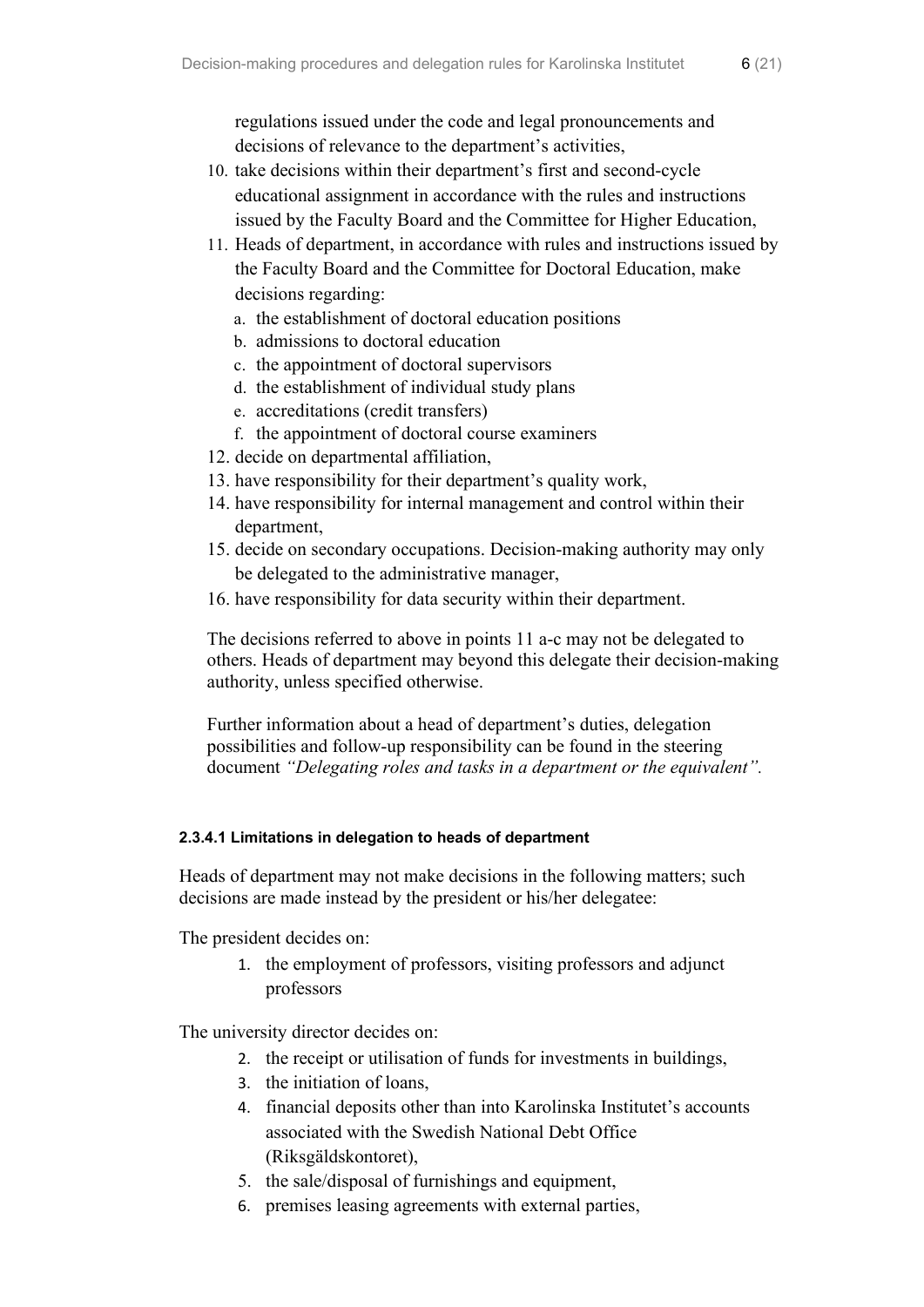- 8. disputes concerning terms and conditions of employment,
- 9. pension, group life, property and third-party insurance over and above those taken out via the Legal, Financial  $&$  Administrative Services Agency (with the exception of partial pensions, see point 19),
- 10. matters concerning business collaborations between the activities of KI employees and KI,
- 11. official decisions on matters relating to the release of documents in the public domain,
- 12. investments in and changes to network infrastructure,
- 13. pronouncements on appealed decisions as per Chap. 12 Section 2.1-2 and 2.6-8, and Chap. 12 Section 2.3 of the Higher Education Ordinance, in cases where the appealed decision has not been taken by the head of department or his/her delegatee.

The head of HR decides on (with the exception of matters involving professors):

14. redundancies and matters referred to KI's Staff Disciplinary Board or the Swedish National Disciplinary Offences Board.

The relevant Committee/Faculty Board decides on:

15. agreements on (Committee)/establishment of (Faculty Board) double, multiple or joint degrees.

The Committee for Higher Education decides on:

16. agreements on student exchanges at first and second-cycle levels.

For the following matters, a head of department is to take decisions after consulting with another official, which means that any such decisions are to be preceded by the proper consultation process:

President

17. Salary structure for professors, visiting professors, adjunct professors, senior lecturers and adjunct senior lecturers.

#### University director

18. Employment and salary structure for administrative managers.

#### Head of Human Resources

19. Employment benefits in addition to salary, partial pensions and salary structure for the department's HR and financial managers.

For the following matters, a head of department is to take decisions jointly with another official, which means that the decision is only valid after both the head of department and the designated official have signed the decision/agreement:

University director or delegatee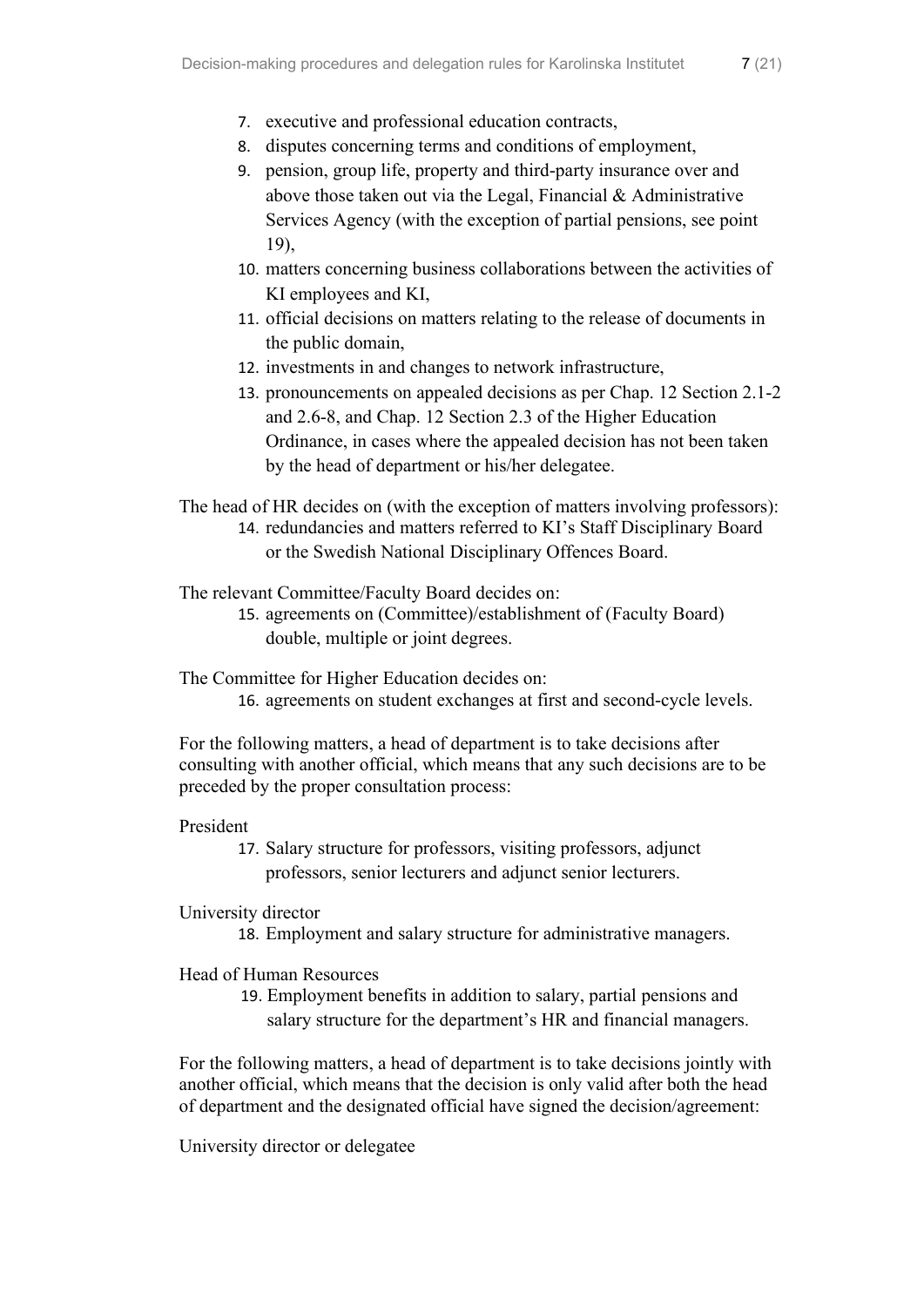20. Agreements on grant or contract assignments, collaborations, prize money, sponsorships or donations – with the exception of Swedish research councils and foundations (*e.g.* the Swedish Cancer Society, the Swedish Heart and Lung Foundation), which are signed by the heads of department and as per point 22 – with KI as recipient or mediator, are signed jointly with the university director if the amount is SEK 1 million or more, or extends over a period longer than three years. For agreements below SEK 1 million and a period up to and including three years:

a) Acceptance of prize money, from Swedish or international donors – head of department jointly with head of the Research Support Office.

b) Acceptance of donations or sponsorships – head of department jointly with head of Development Office.

c) If donation or sponsorship is of principle significance or if the sum is at least SEK 10 million, the president decides.

d) All other funding agreements or collaboration agreements (grant or contract assignments with Swedish or foreign financiers) – head of department jointly with the university director if the sum is at least SEK 100 000. If the sum is below SEK 100 000, head of department signs.

#### Head of Procurement Unit

21. Agreements relating to procurements, purchases, renting or leasing of SEK 1 million or more, or that extend over a period longer than three years.

#### Head of The Research Support Office

22. Applications to the EU, the National Institutes of Health (NIH) and other foreign financiers, and financing agreements with these bodies or collaboration agreements with other financiers, and any additions or amendments to existing applications and agreements, plus related reports and system registrations

#### President

23. Departmental agreements (one or more departments) concerning collaboration with a department (or equivalent unit) at a foreign university or research/educational institution. If the agreement covers financial matters, point 20 above also applies.

The director of finance replaces the university director in the event of his/her absence with respect to point 20.

A divisional manager replaces a unit manager in the event of his/her absence with respect to points 20–22.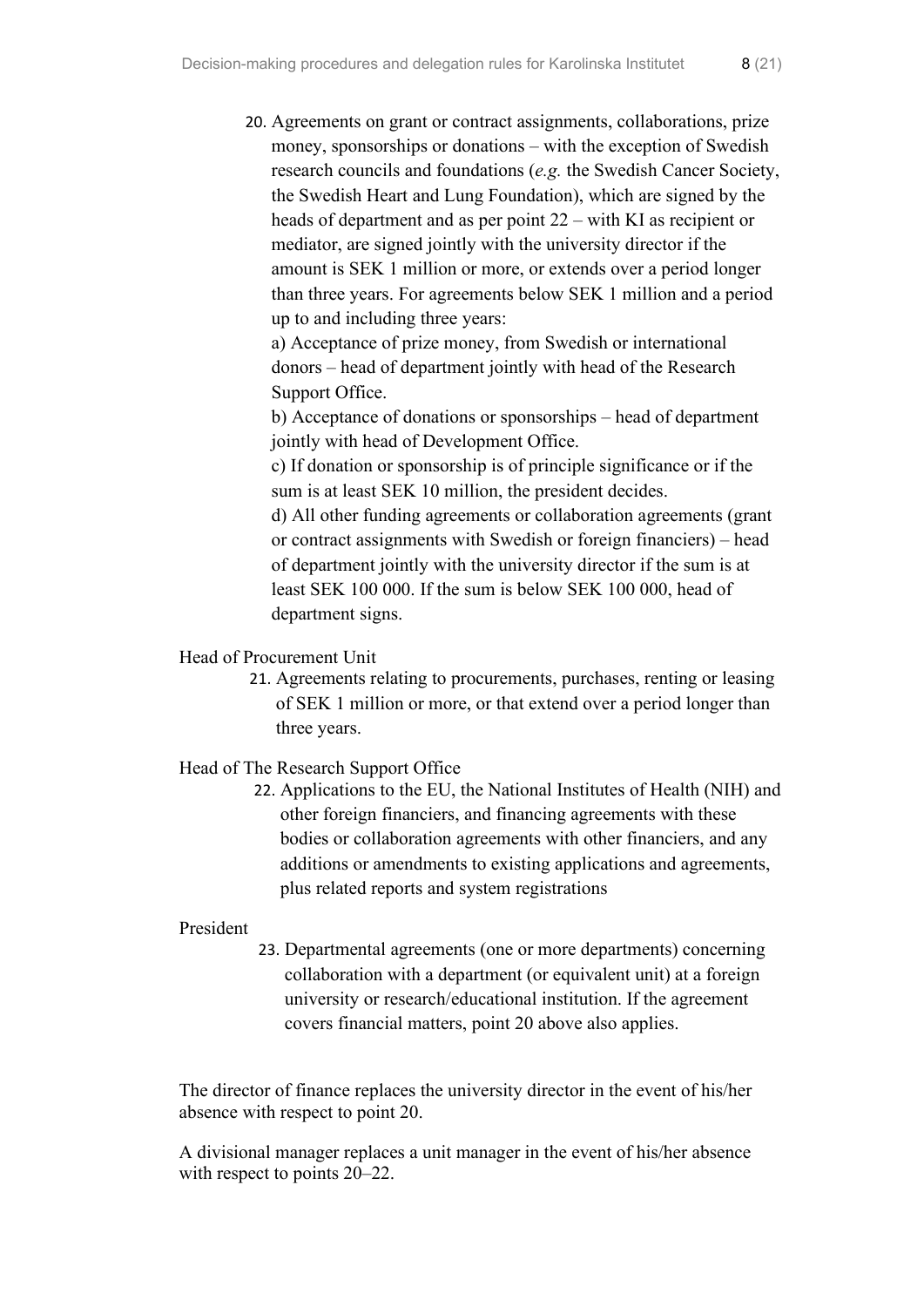The university director or appointed deputy may always replace officials with respect to points 20–22 (20c excepted).

These officials may not sub-delegate their decision-making authority with respect to points 20–22.

A head of department may not delegate his/her decision-making authority in decisions that are to be made after consultation or jointly with the relevant officials above. However, should the head of department be unavailable, he/she may be replaced by his/her deputy.

#### <span id="page-11-0"></span>**2.3.5 Ming Wai Lau Centre for Reparative Medicine**

Karolinska Institutet (KI) operates a research centre, the Ming Wai Lau Centre for Reparative Medicine (MWLC), whose activities are conducted partly within a research facility established in Hong Kong and partly through research grants awarded to researchers working in the existing departmental structure at KI.

The director of the MWLC is appointed by the president.

The director of the MWLC reports to the president.

The director of the MWLC has the responsibilities and general authority for the MWLC corresponding to those of a head of department. The delegation of decision-making authority to an individual other than the director is regulated by decision of the president.

#### <span id="page-11-1"></span>**2.3.6 University Dental Clinic**

The University Dental Clinic at Karolinska Institutet is a training clinic for students of dentistry and dental hygiene and a specialist clinic in dental care.

The director of the clinic is the head of the Department of Dental Medicine.

The head of department may delegate his/her overall responsibilities and authority for the operations of the clinic to the head dentist, who reports to the head of department.

The University Dental Clinic comprises several clinics (units), each of which has a clinical manager appointed by the head of department. The head dentist may delegate his/her responsibilities and authority for clinic operations to the clinical manager. The clinical manager reports to the head dentist.

#### <span id="page-11-2"></span>**2.3.7 Teaching and Learning Unit**

The Teaching and Learning unit (T&L) is a university-wide function that operates under the president. Its remit is to contribute to pedagogical development at KI at all three educational levels. This includes the development of pedagogical infrastructure and pedagogical competence.

The head of the T&L unit is employed or appointed by the president.

The head of the T&L unit reports to the president or to the president's delegatee.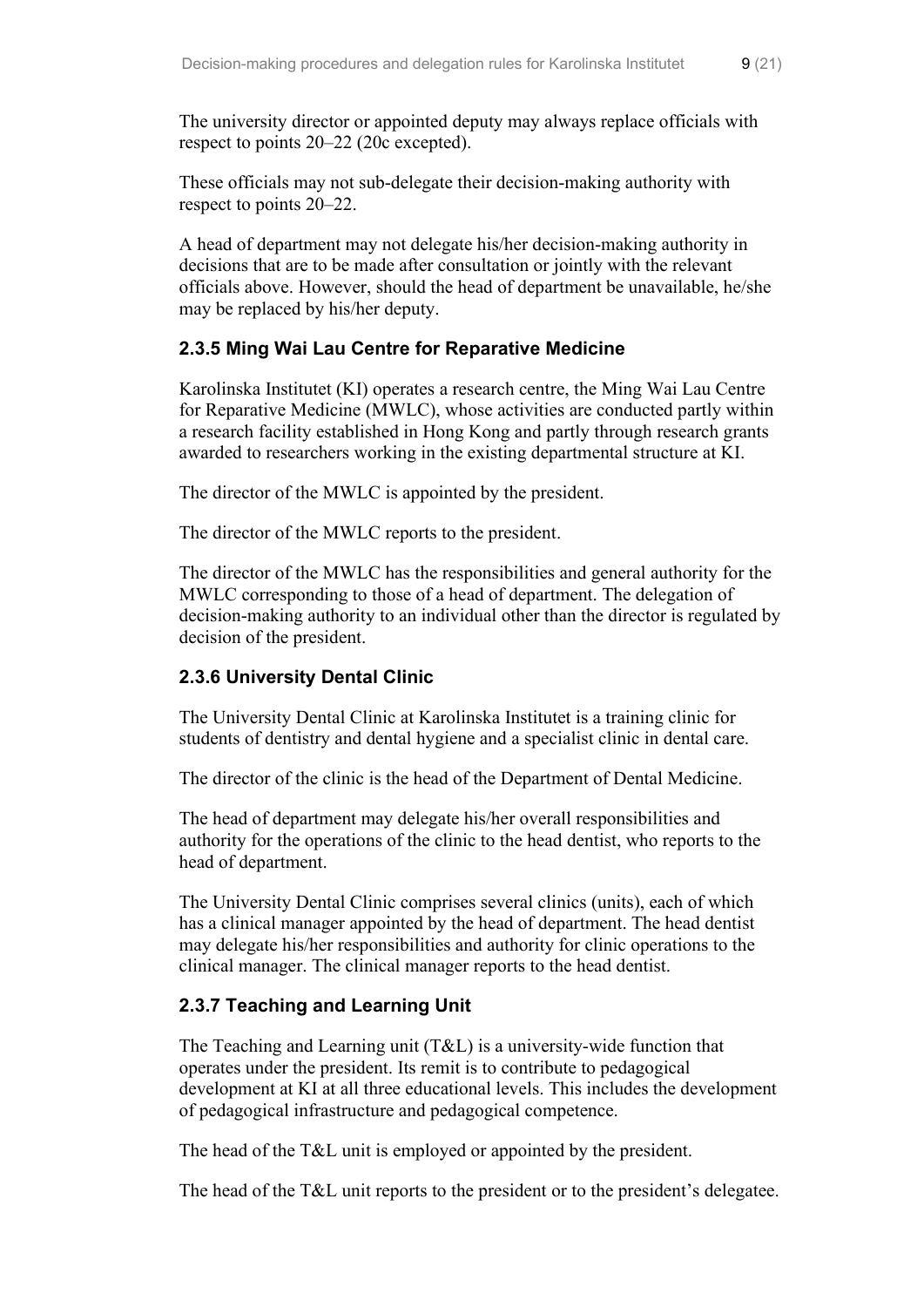The head of the T&L unit has the responsibilities and general authority corresponding to those of a head of department.

The head of the T&L unit may delegate his/her decision-making authority to another T&L official.

The focus and scope of the T&L unit's activities are decided by the Faculty Board.

The T&L unit has a steering committee that prepares the decisions of the Faculty Board and decides on the unit's activity plans within the budget framework set by the Faculty Board.

Steering committee members:

- The academic vice president for higher education, or his/her appointee, serves as chairperson
- A faculty representative appointed by the Committee for Doctoral Education
- All other members are appointed by the Committee for Higher Education after consultation with the Committee for Doctoral Education
- **Two student representatives**
- The head of the T&L unit
- A member appointed by the University Library (KIB) (co-opted)

## <span id="page-12-0"></span>**2.4 Faculty Board**

*In accordance with the organisational plan approved by the University Board:*

- 1. The field of medical science incorporates all academic activities at Karolinska Institutet (KI) and constitutes the medical faculty.
- 2. The faculty is led by a Faculty Board to which the president assigns overall strategic responsibility for the faculty's educational, research and outreach activities.
- 3. The mains fields of responsibility are resource allocation, quality, the competence provision of teaching and research personnel, infrastructure and internationalisation.
- 4. The term of office for the Faculty Board is three yearsMembers:
	- The president, chairperson (to be replaced by the vice president in the event of absence)
	- Three academic vice presidents
	- Three deans
	- Three faculty representatives
	- Three student representatives

*Duties delegated by the president:*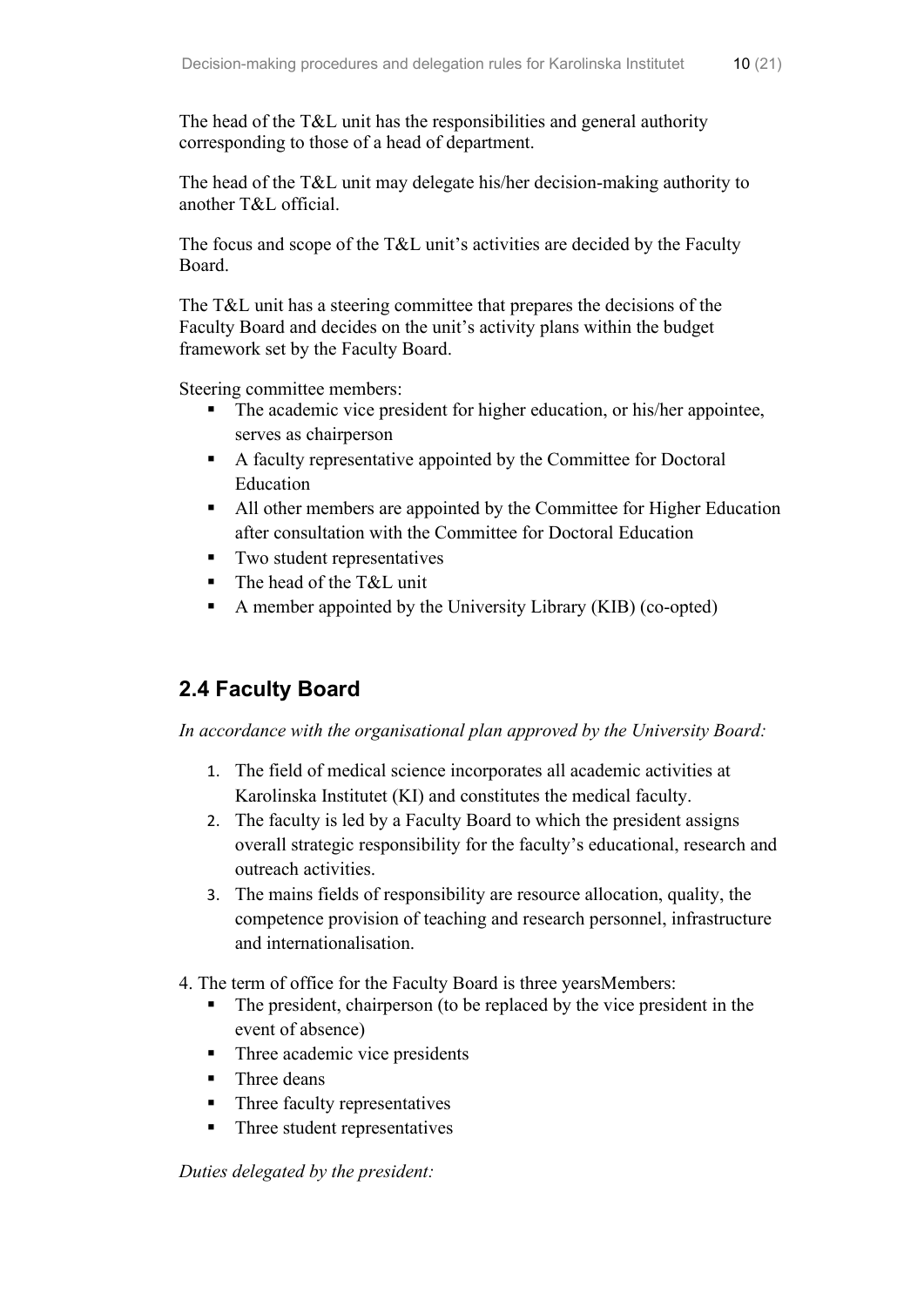The Faculty Board:

- 1. takes general decisions, within the parameters set by the president, on the allocation of resources to the departments, strategic investments, the frameworks for the three committees and other activities as delegated,
- 2. decides on the long-term planning of the core activities,
- 3. decides on the introduction and discontinuation of study programmes, professional qualifications, main fields of study or general qualifications, as well as the initiation and elimination of subjects within doctoral education,
- 4. decides on the overall range, content, and scope of first and second-cycle education,
- 5. decides on the general management organisation for first and secondcycle education,
- 6. establishes the allocation of the departments' educational assignments,
- 7. takes general strategic decisions on the implementation of quality work within KI's core activities,
- 8. takes general decisions on matters of strategic importance for the competence provision of teaching and research staff,
- 9. takes decisions on strategic recruitments of teaching and research staff wholly or partly financed by the Faculty Board,
- 10. prepares proposals for steering documents within the Faculty Board's main areas of responsibility for decisions by the University Board or president,
- 11. takes general strategic decisions on core activity infrastructure,
- 12. takes general strategic decisions on the internationalisation of core activities,
- 13. takes general strategic decisions on core activity outreach activities.

The Faculty Board may delegate its decision-making authority to the Board's chairperson, the committees and other subordinate bodies as well as to academic vice presidents and other officials.

The Faculty Board may set up groups and distribute tasks to them and to individual persons.

The Faculty Board may task a department or a group of departments to help in the preparation and implementation of the decisions it makes.

The vice president and the university director or appointed deputy shall be present at the Faculty Board's meetings.

The Faculty Board may decide to co-opt members for a limited time or for a certain type of matter. A co-opted member has attendance and speaking rights but may not participate in decisions.

The Faculty Board may convene even if all members are not present. The board is quorate when at least half of the members are present, including the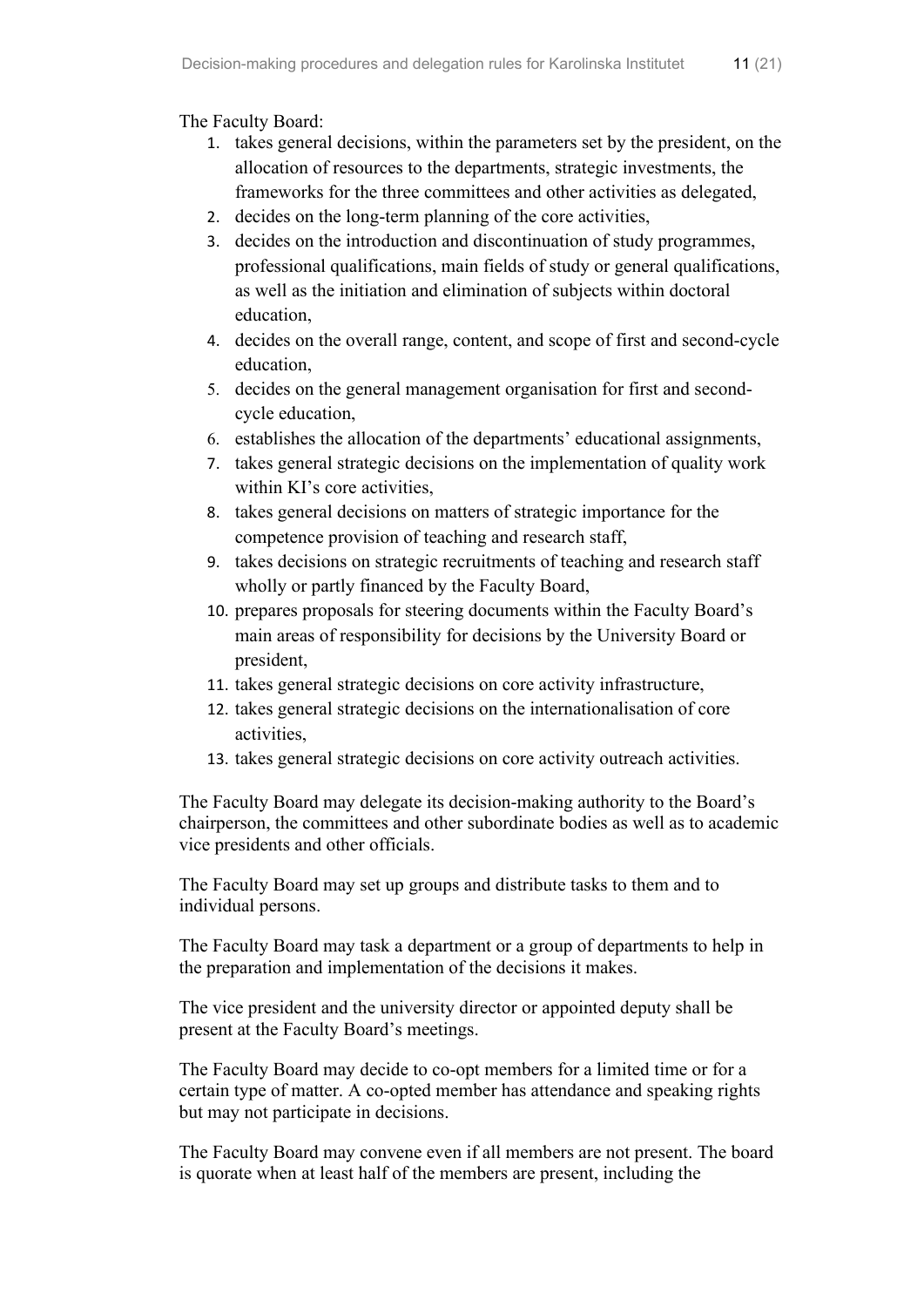chairperson. If a member has been absent for a significant length of time, the president may appoint a replacement.

Matters of an urgent nature may be decided by the chairperson and be reported at the next scheduled meeting.

According to the Administrative Procedure Act, a Faculty Board member may register a reservation about a board decision by having this reservation noted.

The university director acts as or appoints the principal rapporteur and is responsible for ensuring that proposals are prepared and that they fall within the Faculty Board's remit.

## <span id="page-14-0"></span>**2.5 The Faculty Board's three committees**

#### <span id="page-14-1"></span>**2.5.1 Common to all Committees**

*In accordance with the organisational plan approved by the University Board:*

- 1. The Faculty Board is to have three subordinate committees with the mandate to support the board through preparation, implementation, quality control and quality evaluation in their respective fields.
- 2. The three committees are the Committee for Higher Education, the Committee for Doctoral Education, and the Committee for Research.
- 3. Each committee is chaired by an academic vice president, with a deputy chairperson to replace him/her when necessary.
- 4. 4. The terms of office for the committees are three years

#### Members:

- **Academic vice president (chairperson)**
- Deputy chairperson
- $\blacksquare$  Six faculty representatives
- Three student representatives
- A representative of each of the local unions (without voting rights)

#### *Duties delegated by the president:*

The Committees:

- 1. decide on matters in their respective areas of responsibility that lie outside the decision-making mandate of the Faculty Board or president,
- 2. prepare matters in their respective areas of responsibility for decision by the Faculty Board or president,
- 3. prepare budget documentation in their respective areas of responsibility and decide on resource usage within their budget framework,
- 4. have responsibility for quality assurance, quality evaluation and quality development and take decisions within their respective areas of responsibility,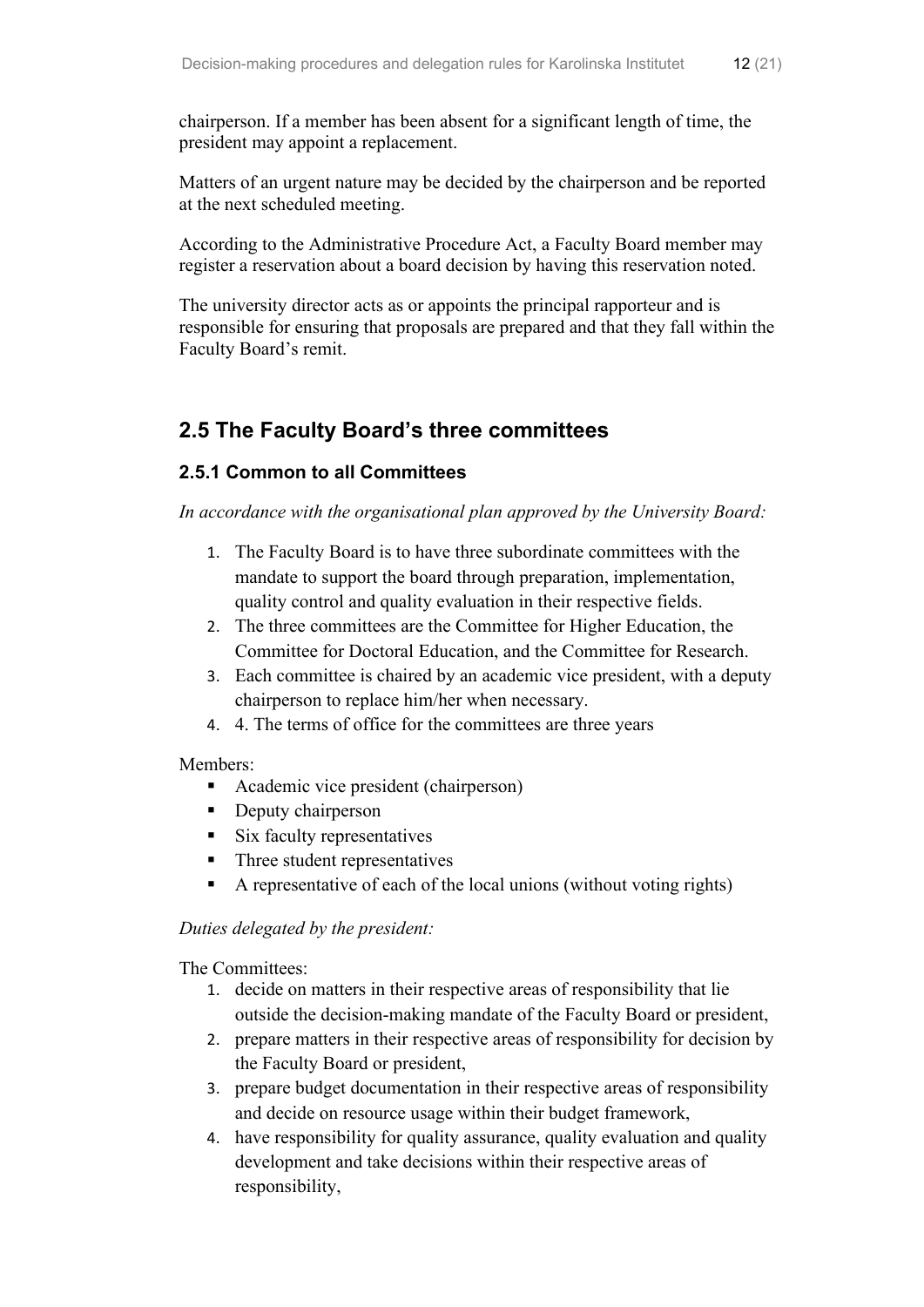- 5. decide on prizes and awards within their respective areas of responsibility,
- 6. decide, with regard to routine activities, on the advertising, preparation and distribution of grants obtained from foundations and funds managed by KI,
- 7. collaborate with other preparatory bodies under the president and the Faculty Board, and with Region Stockholm, among others, through current collaboration bodies to create optimul conditions for education and research,
- 8. organise and take responsibility for the committees' subordinate bodies,
- 9. decide on steering documents within their respective areas of responsibility and take part in the preparation of university-wide steering documents or documents of a particularly strategic nature.

A committee may delegate its decision-making authority to its chairperson and to subordinate bodies.

The committees may decide to co-opt members for a limited time or for a certain type of matter. A co-opted member has attendance and speaking rights but may not participate in decisions.

A committee may convene even if all members are not present. A committee is quorate when at least half of the members are present, including the chairperson.

According to the Administrative Procedure Act, a Committee member may register a reservation about a board decision by having this reservation noted.

The university director appoints the principal rapporteur.

### <span id="page-15-0"></span>**2.5.2 Committee for Higher Education**

The committee prepares proposals and decides, in accordance with its delegation, on matters concerning first and second-cycle education. Its responsibilities also include the quality evaluation of executive and professional education.

The committee:

- 1. decides on the range and scope of courses/programmes within the bounds of overarching decisions,
- 2. establishes rules and instructions for course/programme responsibilities,
- 3. establishes programme syllabi,
- 4. decides on education infrastructure within the parameters set by the Faculty Board,
- 5. decides on international agreements on student exchanges at study programme level,
- 6. decides on entering agreements with Swedish or foreign higher education institutions as regards education leading to double, multiple or joint bachelor's or master's degrees,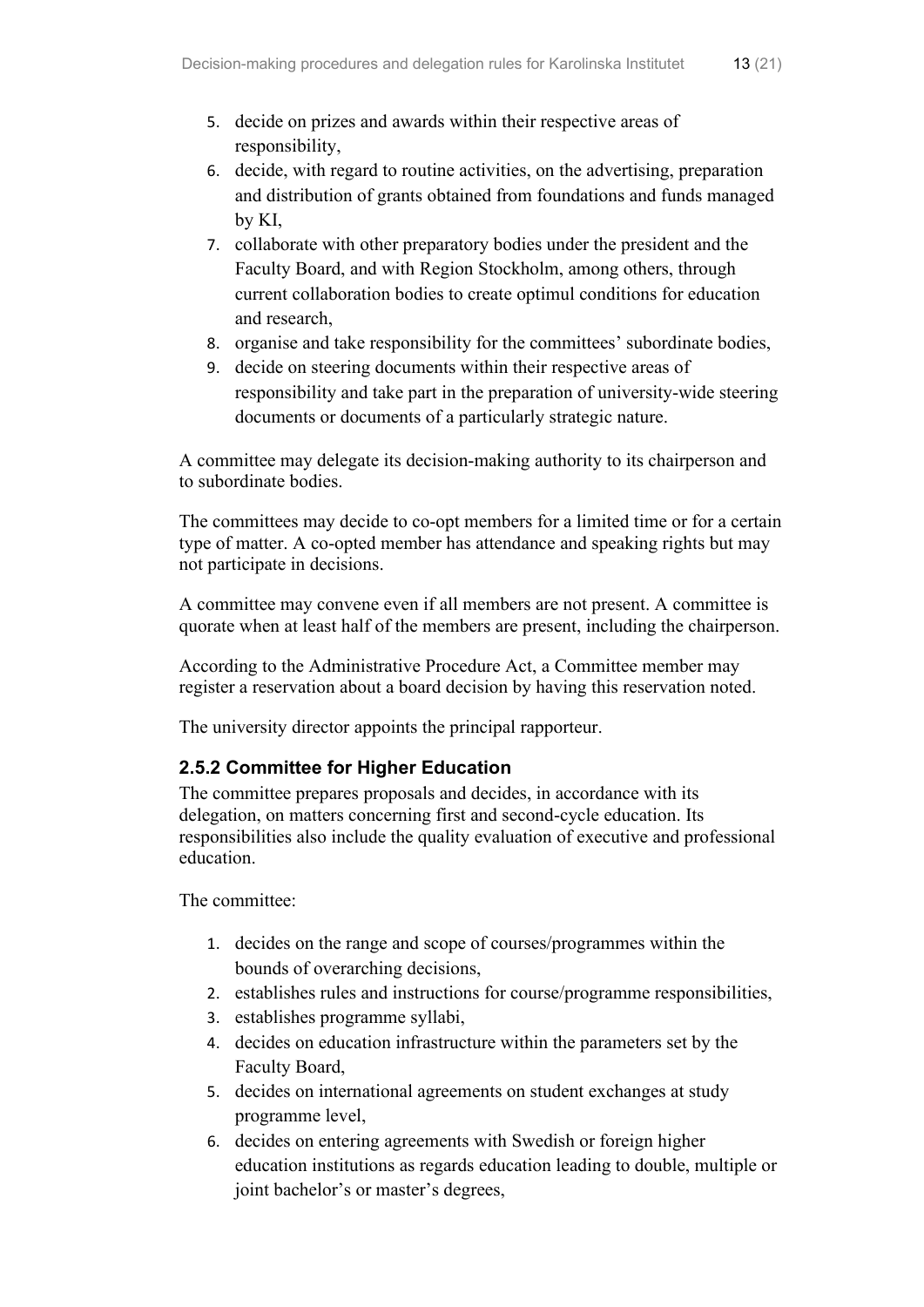- 7. establishes the level of tuition fees,
- 8. has responsibility for study programmes not delegated to the department.

#### <span id="page-16-0"></span>**2.5.3 Committee for Doctoral Education**

The committee prepares proposals and decides, in accordance with its delegation, on matters concerning doctoral education.

The committee:

- 1. establishes the general doctoral study plan
- 2. establishes course syllabi for doctoral courses,
- 3. establishes assignment descriptions for the departmental directors of doctoral studies,
- 4. appoints the examination board and opponent for thesis defences, and the examination board for licentiate seminars,
- 5. decides on entering agreements with Swedish and foreign higher education institutions on education leading to double, multiple or joint doctorates.

#### <span id="page-16-1"></span>**2.5.4 Committee for Research**

The committee prepares proposals and decides, in accordance with its delegation, on matters concerning research.

The committee:

- 1. decides on research infrastructure within the parameters set by the Faculty Board
- 2. decides on systems, including rules and instructions, for research documentation,
- 3. draws up and decides criteria for the establishment, evaluation and discontinuation of internal and university-run research centres at KI,
- 4. draws up and decides criteria for the establishment, evaluation and discontinuation of internal research networks at KI,
- 5. appoints members of KI's animal welfare body,
- 6. establishes regulations and instructions for biosafety at KI and appoints members of KI's Biosafety Committee,
- 7. prepares nominations for honorary doctorates, after consultation with the Faculty Board, for decision by the president.

#### <span id="page-16-2"></span>**2.5.5 Academic Vice President**

*In accordance with the organisational plan decided by the University Board:*

- 1. Academic vice presidents are the chairpersons of the Faculty Board's three subordinate committees.
- 2. Academic vice presidents are members of the Faculty Board.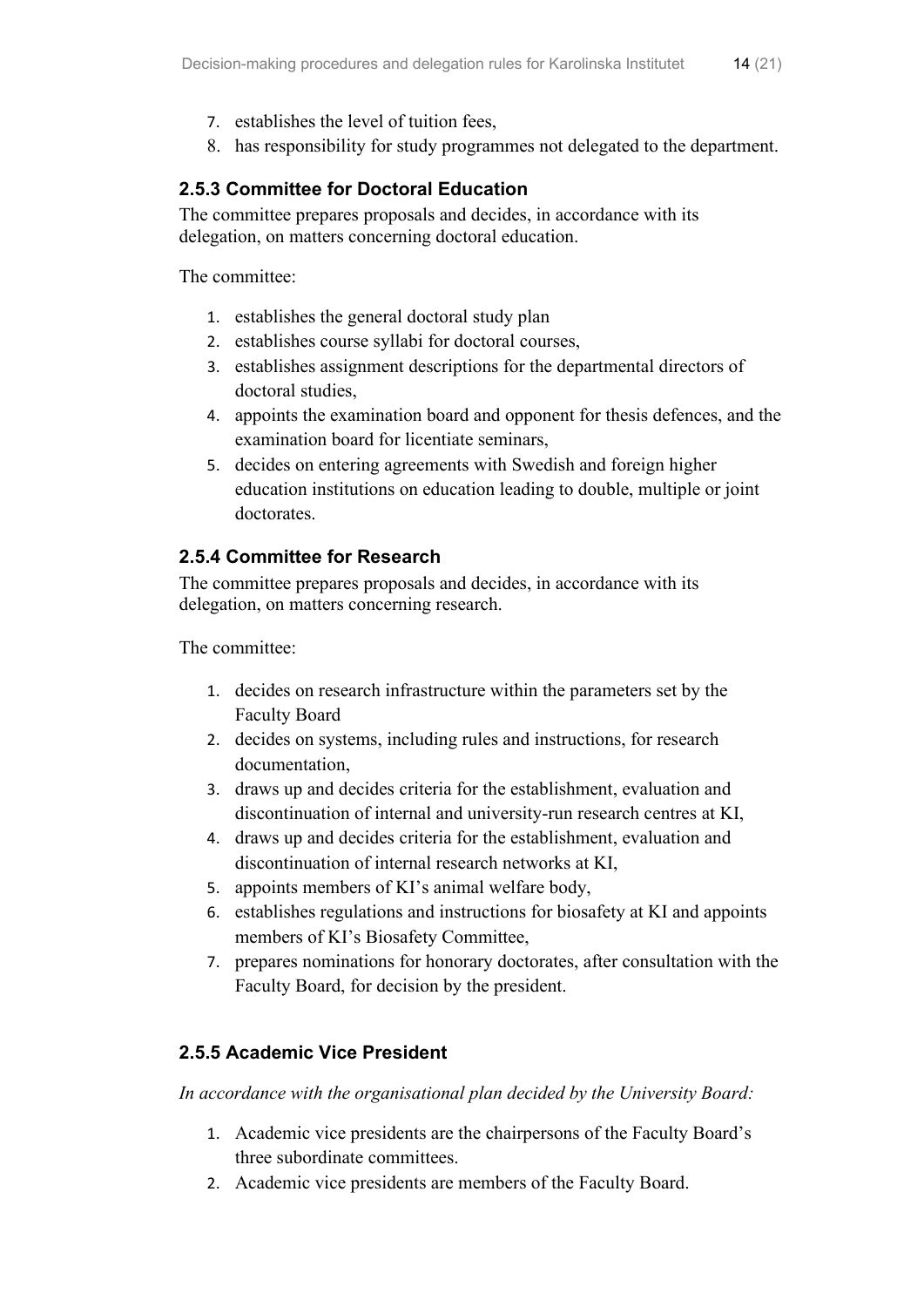3. Academic vice presidents and the deputy chairpersons of the respective committees are to be appointed by the president following an advisory election (in accordance with the election rules).

Academic vice presidents report to the president.

#### *Duties delegated by the president:*

Academic vice presidents:

- 1. lead the work of their respective committees,
- 2. pursue issues within their areas of responsibility as both committee chairperson and Faculty Board member,
- 3. may be tasked by the president to represent KI in external contexts, such as national dean conferences for the medical faculties,
- 4. may otherwise complete their duties as decided by the president or Faculty Board,
- 5. have the following ceremonial duties: the academic vice president for doctoral education hosts doctorate conferment ceremonies, the academic vice president for higher education hosts bachelor's and master's graduation ceremonies, and the academic vice president for research awards honorary and jubilee doctorates.

The deputy committee chairperson replaces an academic vice president as chairman of the committee in the event of his/her absence. Academic vice presidents may in these cases appoint deputy commmitte chairperson or other deputies for specific assignments, although not as member of the Faculty Board.

## <span id="page-17-0"></span>**2.6 Committees for competence provision**

#### <span id="page-17-1"></span>**2.6.1 Recruitment Committee**

The Faculty Board decides on the Recruitment Committee's activities over and above those decided by the University Board and president. The employment procedures for teachers and accompanying instructions provide certain regulations on the employment of teaching staff.

The Recruitment Committee is a preparatory body for:

- 1. employment matters regarding professors (with the exception of offered professorships), visiting professors, adjunct professors, senior lecturers, adjunct senior lecturers and promotions from assistant professor to senior lecturer,
- 2. strategic decisions on the recruitment of teaching and research personnel after the necessary consultations with the relevant entities and other preparatory bodies under the Faculty Board,
- 3. steering documents concerning the employment and promotion of faculty staff after the necessary consultations with the relevant entities and other preparatory bodies under the Faculty Board.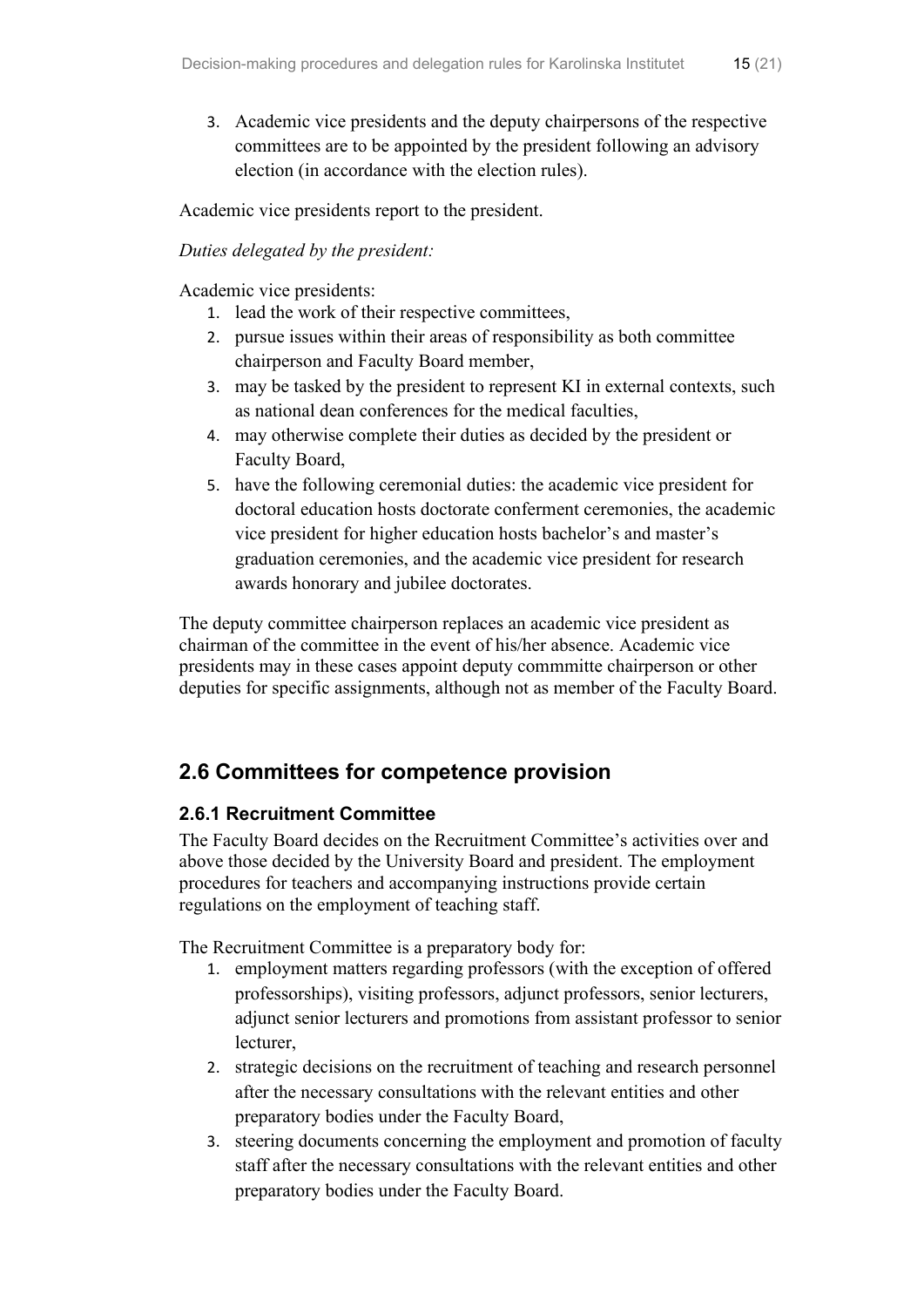The president, heads of department, deans, academic vice presidents or Faculty Board may initiate recruitment procedures; the Recruitment Committee is responsible for overall recruitment preparations.

Whoever initiates the procedure decides on commencing a recruitment case, after consultation with the Recruitment Committee. The Recruitment Committee then draws up the requirements profile/advertisement based on suggestions from and in consultation with the initiator.

Only the initiator of a recruitment procedure may decide to discontinue it. When necessary, discontinuation or extended application period may be advocated by the Recruitment Committee. Any decision taken must be preceded by consultation between the initiator and Recruitment Committee.

The head of department concerned sits on the Recruitment Committee during the recruitment procedure in cases on which the president decides.

Deans participate as members of the Recruitment Committee during the recruitment procedure to their departmental groups where there is no predetermined departmental affiliation. If no departmental group is decided, the deans appoint a dean to participate.

Members:

- Three members appointed by the Faculty Board, among whom the president selects the chairperson and deputy chairperson
- Three members (one) of each committee, appointed by the respective committee
- One or two student representatives
- Two union representatives (without voting rights)

#### <span id="page-18-0"></span>**2.6.2 Docent Committee**

The Faculty Board decides on the Docent Committee's activities and establishes the rules pertaining to docent positions at KI.

The Docent Committee:

- 1. decides on instructions and draws up proposals for rules governing docent admission,
- 2. prepares and decides on matters relating to docent applications.

Members:

- A maximum of seven members appointed by the Faculty Board, from whom the president selects the chairperson and deputy chairperson
- One or two student representatives

## <span id="page-18-1"></span>**2.7 Councils and Boards**

*In accordance with the organisational plan decided by the University Board:*

At KI there can be special units or bodies set up by order of the government, University Board or president. At KI, examples include the Faculty Council,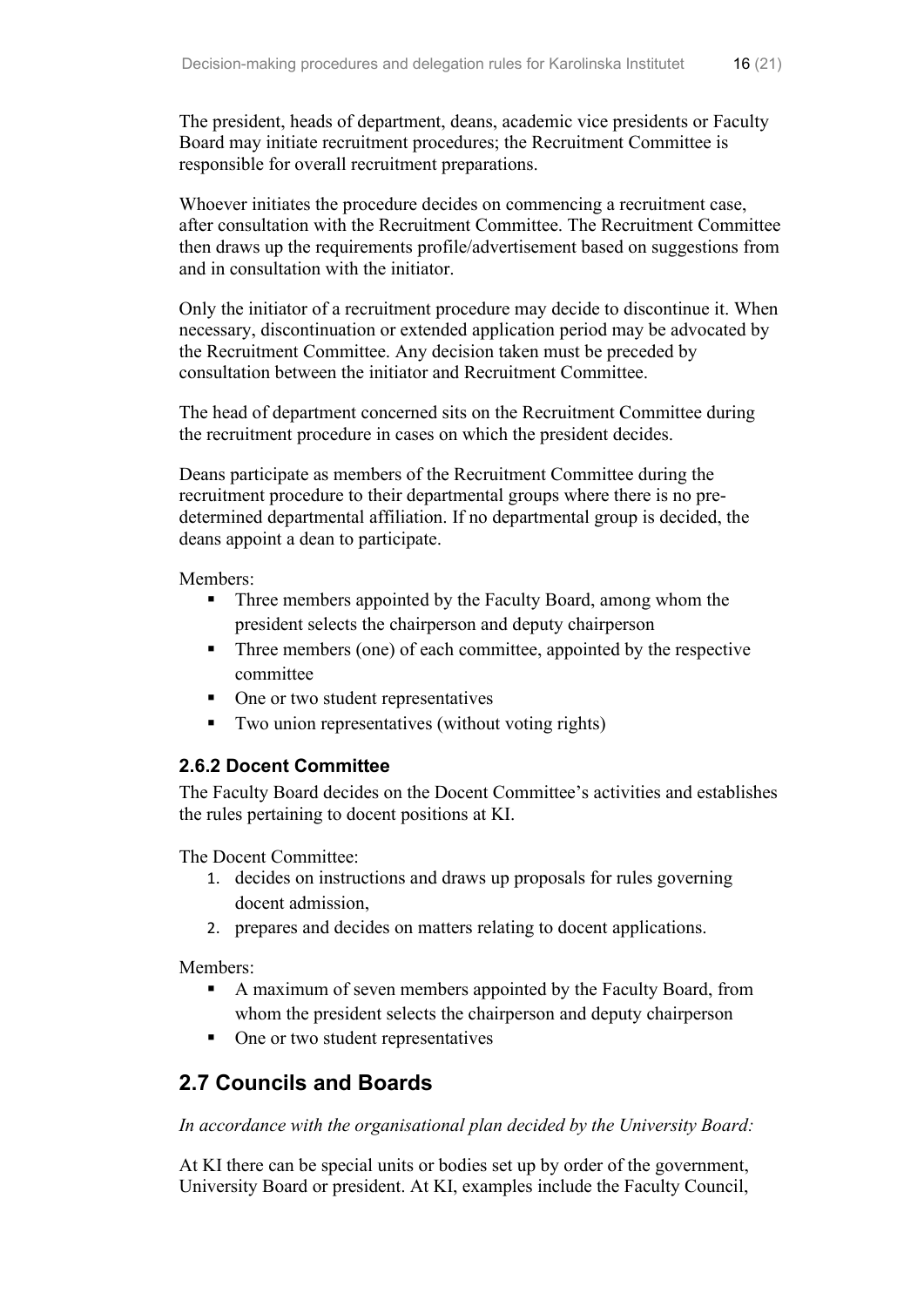Staff Disciplinary Board, Student Disciplinary Board, and Funds and Foundations Board.

#### <span id="page-19-0"></span>**2.7.1 Faculty Council**

In accordance with the organisational plan, approved by the University Board, there should be a Faculty Council, in support of the president's long-term strategic work. The council's task is to provide advice on matters relating to KI's scientific activities. The council meetings are chaired by the president and attended by the vice president and the university director. The president may, after consultation with the council, allow another person to take part in its meetings for a discretionary period of time.

Members:

- Nine tenured professors
- Two teachers with a more junior position
- Three student representatives

#### <span id="page-19-1"></span>**2.7.2 Ethics Council**

KI has an Ethics Council by decision of the University Board.

The Ethics Council:

- 1. actively promotes ethical discussion at KI, particularly in the fields of research ethics and medical ethics,
- 2. provides ethical competence and monitors developments in the field internationally and nationally,
- 3. seeks to ensure that the manner in which KI deals with ethical issues is in compliance with the values of the general academic/scientific community and the values that prevail, or are to prevail at KI,
- 4. comments on issues of a general nature at the president's request.

Otherwise the Ethics Council determines for itself which issues to consider, within the bounds of its remit.

The council is led by KI's scientific representative and comprises between seven and nine members appointed by the president. The members are to include both KI employees and non-KI employees.

#### <span id="page-19-2"></span>**2.7.3 Council for the Examination of Departures from Good Research Practice**

KI is required to have a Council for the Examination of Departures from Good Research Practice.

The Council for the Examination of Departures from Good Research Practice:

- 1. decides if a case qualifies as suspected scientific misconduct and, if so, passes it to the National Board for examination,
- 2. investigates suspected departures from good research practice other than scientific misconduct,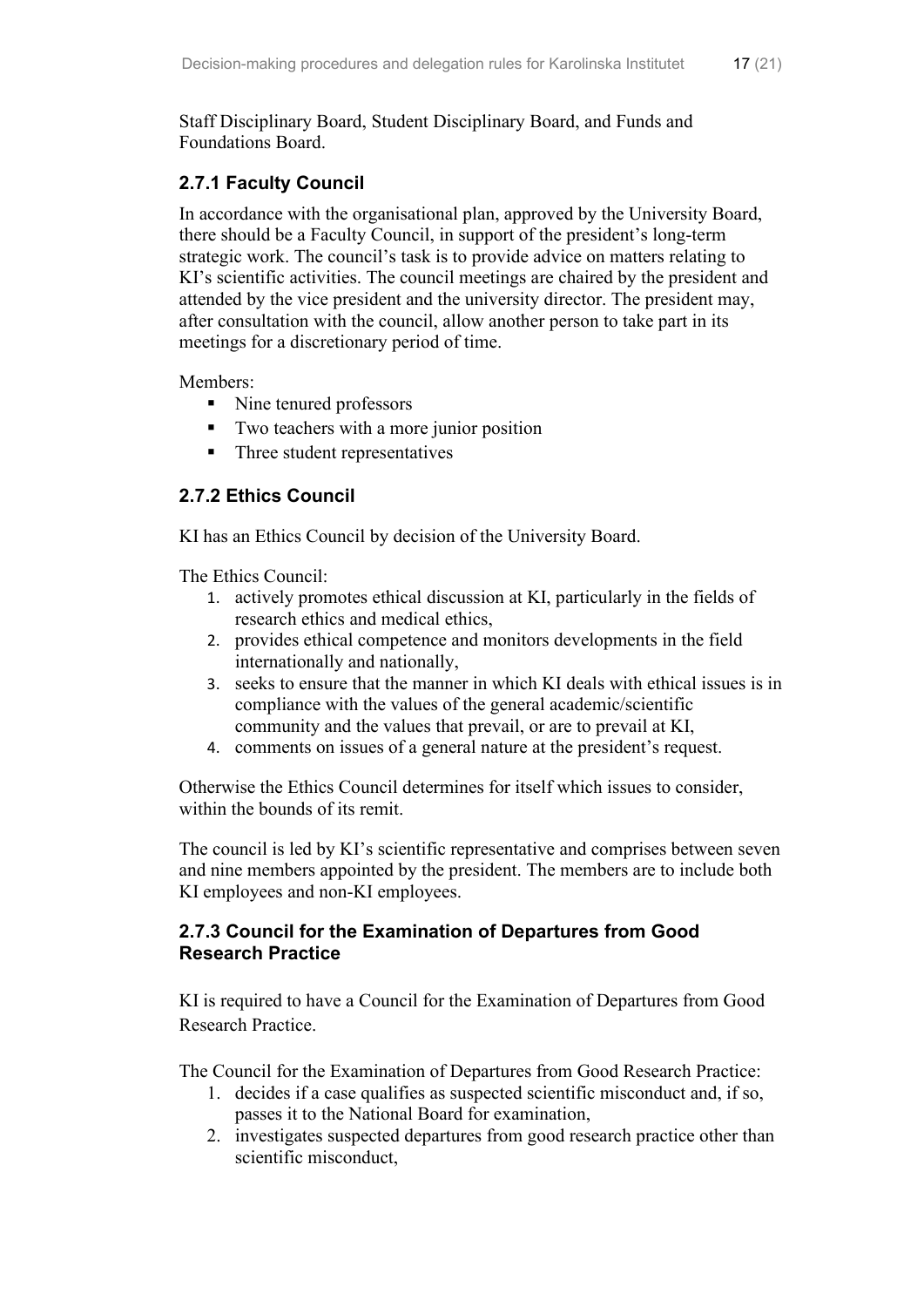3. handles matters relating to the reporting obligation provided in Section 13 of the law on responsibility for good research practice and the examination of research misconduct.

Members:

- Chairperson who is or has been an ordinary judge, appointed by the president
- Three faculty representatives appointed by the president
- KI's chief legal officer
- A student representative.

The president also appoints from among the members a vice-chairperson.

The faculty and student representatives must have deputies.

## <span id="page-20-0"></span>**2.8 Support functions**

#### <span id="page-20-1"></span>**2.8.1 Central Administration**

#### *In accordance with the organisational plan decided by the University Board:*

KI has a central university administration that, together with the departments' own administrative functions, constitutes the university administration/operational support.

The Central Administration is led by the university director, who reports to the president.

#### *In accordance with the Central Administration's rules of procedure:*

The Central Administration shall actively ensure that KI complies with all relevant laws, ordinances and special government decisions and that the university is run, from an administrative perspective, in a cost-effective and legally secure manner. It shall also strengthen the interaction between KI's various operational units.

#### <span id="page-20-2"></span>**2.8.2 University Library**

In accordance with the organisational plan, approved by the University Board, there should be a university library. Karolinska Institutet University Library (KIB) is a general university-wide function under the president. KIB's responsibilities are to provide access to scientific information, to support learning and scientific communication and to offer space for study and meetings that further the learning process.

The focus and scope of KIB's activities are decided by the University Board in accordance with the president's recommendations.

KIB is led by a chief librarian employed by the president.

The chief librarian reports to the president or to the president's delegatee.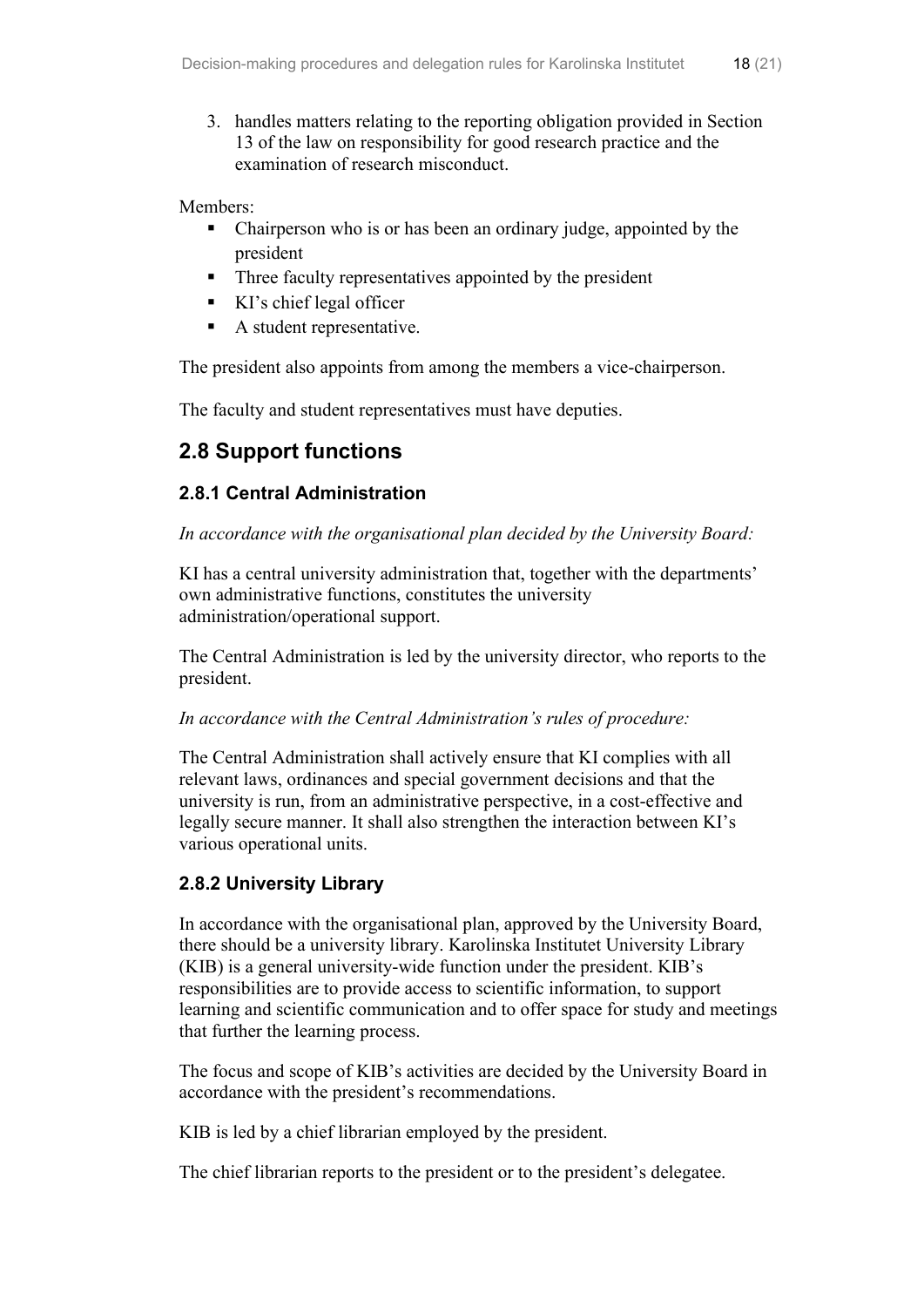The chief librarian may delegate his/her decision-making authority to another KIB official.

KIB is to have a Library Advisory Council comprising members appointed by the president. The council is to provide guidance on library policy and give advice during the preparation of its internal budgetary allocations. The council reports to the chief librarian.

Members:

- Chairperson, appointed by the president
- The chief librarian
- Three faculty representatives, appointed by each committee
- One external member, appointed by the president
- Two student representatives
- Head of the Teaching and Learning Unit (co-opted)

### <span id="page-21-0"></span>**2.8.3 Comparative Medicine**

Comparative Medicine (KM) is responsible for all licensed animal activities at Karolinska Institutet (KI).

The Faculty Board decides on the focus and scope of KM's activities at a university-wide level.

The head of KM is employed or appointed by the president.

The head of KM reports to the president.

KM has a board appointed by the president. The KM board:

- 1. sees to the best interests of the animals from an overall, holistic perspective,
- 2. decides on KM's general planning with the aim of providing optimal research conditions for animal experimentation within the bounds set by prevailing regulations and ethics,
- 3. decides on priorities within the existing budget and in accordance with KI's guidelines and strategies,
- 4. updates the Faculty Board regularly on its standard operations and submits to the board an annual report,
- 5. provides the Faculty Board with the necessary documentation for decisions concerning KM's activities.

Members:

- Six researchers working with animal experimentation, one of whom to be appointed chairperson by the president
- The head of KM
- A member appointed by the academic vice president for research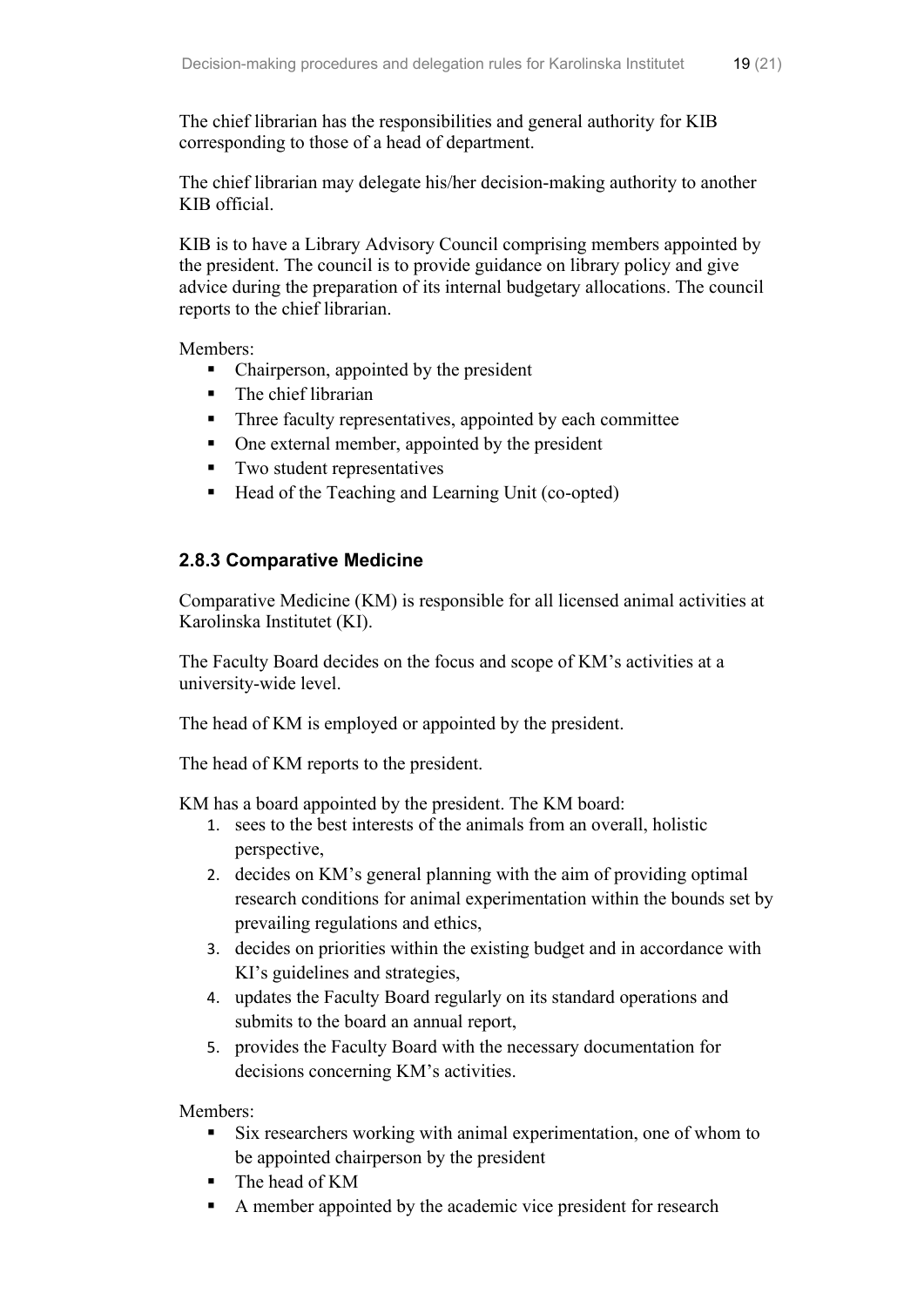- KI's chief veterinary officer, co-opted for matters of animal welfare unless the head of KM has veterinary competence
- One student representative.

The president may also appoint an additional external member.

The head of KM is the permit-holder for all animal activities at KI and thus has legal liability for them. If the he or she deems a steering committee decision to be in contravention of the prevailing rules, permits or accepted ethical standards, he/she is to inform the president. Such a decision may not be implemented without the president's approval.

The role of head of KM includes responsibility for rules and instructions on the handling of irregularities concerning animal research activities. This shall be done in collaboration with the Central Administration and the Committee for Research.

The head of KM has the responsibilities and general authority for KM corresponding to those of a head of department, with the limitations that follow from the KM board's decision-making authority.

The head of KM may delegate his/her decision-making authority to another KM official, with the exception of such authority as inheres to being permit-holder.

#### <span id="page-22-0"></span>**2.8.4 Medical History and Heritage Unit**

The Medical History and Heritage Unit (MHK) is a university-wide function that operates under the president. Its remit is to protect, develop and disseminate knowledge related to KI's medical and scientific historical heritage. The MHK includes the Hagströmer Library, which is a medical and scientific history research library and museum. The MHK also curates KI's collections of historical objects, monographs and art.

The MHK is led by a unit manager employed or appointed by the president.

The head of the MHK reports to the president or to the president's delegatee.

## <span id="page-22-1"></span>**2.9 Preparatory support functions**

The president and Faculty Board of Karolinska Institutet (KI) have support functions that are primarily preparatory in nature. These functions are to consult with other preparatory bodies and are entitled to appoint groups or individuals to work with particular issues. The chairperson of each respective support function may co-opt members with complementary competencies. The university director decides on administrative support and expert assistance from the Central Administration, in some cases as delegated by the president.

#### <span id="page-22-2"></span>**2.9.1 Internationalisation Advisory Council**

The Internationalisation Advisory Council is a preparatory body for internationalisation.

The Council: